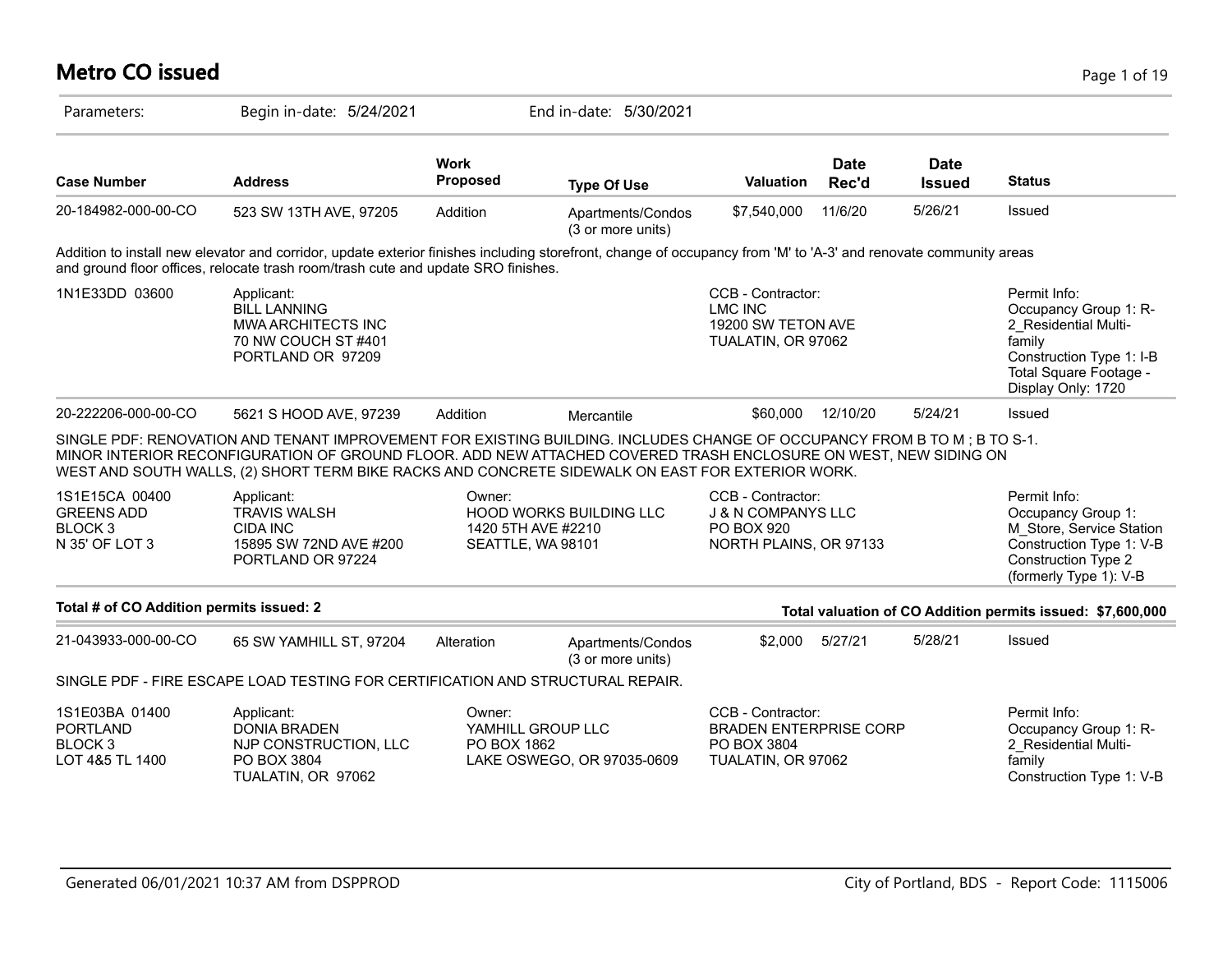# **Metro CO issued** Page 2 of 19

| Parameters:                                                                | Begin in-date: 5/24/2021                                                                                                                                                 |                                                       | End in-date: 5/30/2021                         |                                                                                                                                 |                      |                              |                                                                                                     |
|----------------------------------------------------------------------------|--------------------------------------------------------------------------------------------------------------------------------------------------------------------------|-------------------------------------------------------|------------------------------------------------|---------------------------------------------------------------------------------------------------------------------------------|----------------------|------------------------------|-----------------------------------------------------------------------------------------------------|
| <b>Case Number</b>                                                         | <b>Address</b>                                                                                                                                                           | <b>Work</b><br>Proposed                               | <b>Type Of Use</b>                             | <b>Valuation</b>                                                                                                                | <b>Date</b><br>Rec'd | <b>Date</b><br><b>Issued</b> | <b>Status</b>                                                                                       |
| 21-010311-000-00-CO                                                        | 2856 NW WARDWAY ST,<br>97210                                                                                                                                             | Alteration                                            | Apartments/Condos<br>(3 or more units)         | \$150,000                                                                                                                       | 2/8/21               | 5/26/21                      | Issued                                                                                              |
|                                                                            | SINGLE PDF - BUILDING 2 - REPLACE SIDING LIKE FOR LIKE AND REPLACE WINDOWS AND DOORS. NO PLYWOOD WALL SHEATHING TO BE<br>REMOVED. TARGETED ROOF REPAIRS. W/ 21-010305-CO |                                                       |                                                |                                                                                                                                 |                      |                              |                                                                                                     |
| 1N1E29DC 01400                                                             | Applicant:<br><b>NATHAN ARNOLD</b><br><b>FASTER PERMITS</b><br>2000 SW 1ST AVE #420<br>PORTLAND OR 97201                                                                 |                                                       |                                                | CCB - Contractor:<br><b>NICK PIATKOFF</b><br><b>I &amp; E CONSTRUCTION INC</b><br>27375 SW PARKWAY AVE<br>WILSONVILLE, OR 97070 |                      |                              | Permit Info:<br>Occupancy Group 1: R-<br>2 Residential Multi-<br>family<br>Construction Type 1: V-A |
| 21-010305-000-00-CO                                                        | 2868 NW WARDWAY ST,<br>97210                                                                                                                                             | Alteration                                            | Apartments/Condos<br>(3 or more units)         | \$260,000                                                                                                                       | 2/5/21               | 5/26/21                      | Issued                                                                                              |
|                                                                            | SINGLE PDF - BUILDING 1 - REPLACE SIDING LIKE FOR LIKE AND REPLACE WINDOWS AND DOORS. NO PLYWOOD WALL SHEATHING TO BE<br>REMOVED. TARGETED ROOF REPAIRS, w/ 21-010311-CO |                                                       |                                                |                                                                                                                                 |                      |                              |                                                                                                     |
| 1N1E29DC 01400<br><b>MERIWETHER</b><br>BLOCK <sub>2</sub><br><b>LOT 23</b> | Applicant:<br><b>NATHAN ARNOLD</b><br><b>FASTER PERMITS</b><br>2000 SW 1ST AVE #420<br>PORTLAND OR 97201                                                                 | Owner:<br>PORTLAND, OR 97205                          | PREP NW WARDWAY LLC<br>550 SW PARK AVE STE 250 | CCB - Contractor:<br><b>NICK PIATKOFF</b><br><b>1 &amp; E CONSTRUCTION INC</b><br>27375 SW PARKWAY AVE<br>WILSONVILLE, OR 97070 |                      |                              | Permit Info:<br>Occupancy Group 1: R-<br>2 Residential Multi-<br>family<br>Construction Type 1: V-A |
| 20-196785-000-00-CO                                                        | 2531 SE 13TH AVE, 97202                                                                                                                                                  | Alteration                                            | Apartments/Condos<br>(3 or more units)         | \$500                                                                                                                           | 10/8/20              | 5/26/21                      | Issued                                                                                              |
|                                                                            | SINGLE PDF - SOLAR 8.36KW ROOF TOP MOUNTED PV SYSTEM: PRESCRIPTIVE                                                                                                       |                                                       |                                                |                                                                                                                                 |                      |                              |                                                                                                     |
| 1S1E11BA 01900<br><b>TIBBETTS ADD</b><br><b>BLOCK1</b><br>LOT <sub>7</sub> | Applicant:<br><b>JUSTIN LEE</b><br><b>SYNCRO SOLAR</b><br>2870 NE HOGAN DR, STE E240<br>GRESHAM OR 97030                                                                 | Owner:<br><b>TOYS HOUSE LLC</b><br>PORTLAND, OR 97232 | 116 NE 6TH AVE STE 400                         | CCB - Contractor:<br>SYNCHRO SOLAR LLC<br>2870 NE HOGAN DR SUITE E240<br>GRESHAM, OR 97030                                      |                      |                              | Permit Info:<br>Occupancy Group 1: R-<br>2 Residential Multi-<br>family<br>Construction Type 1: V-B |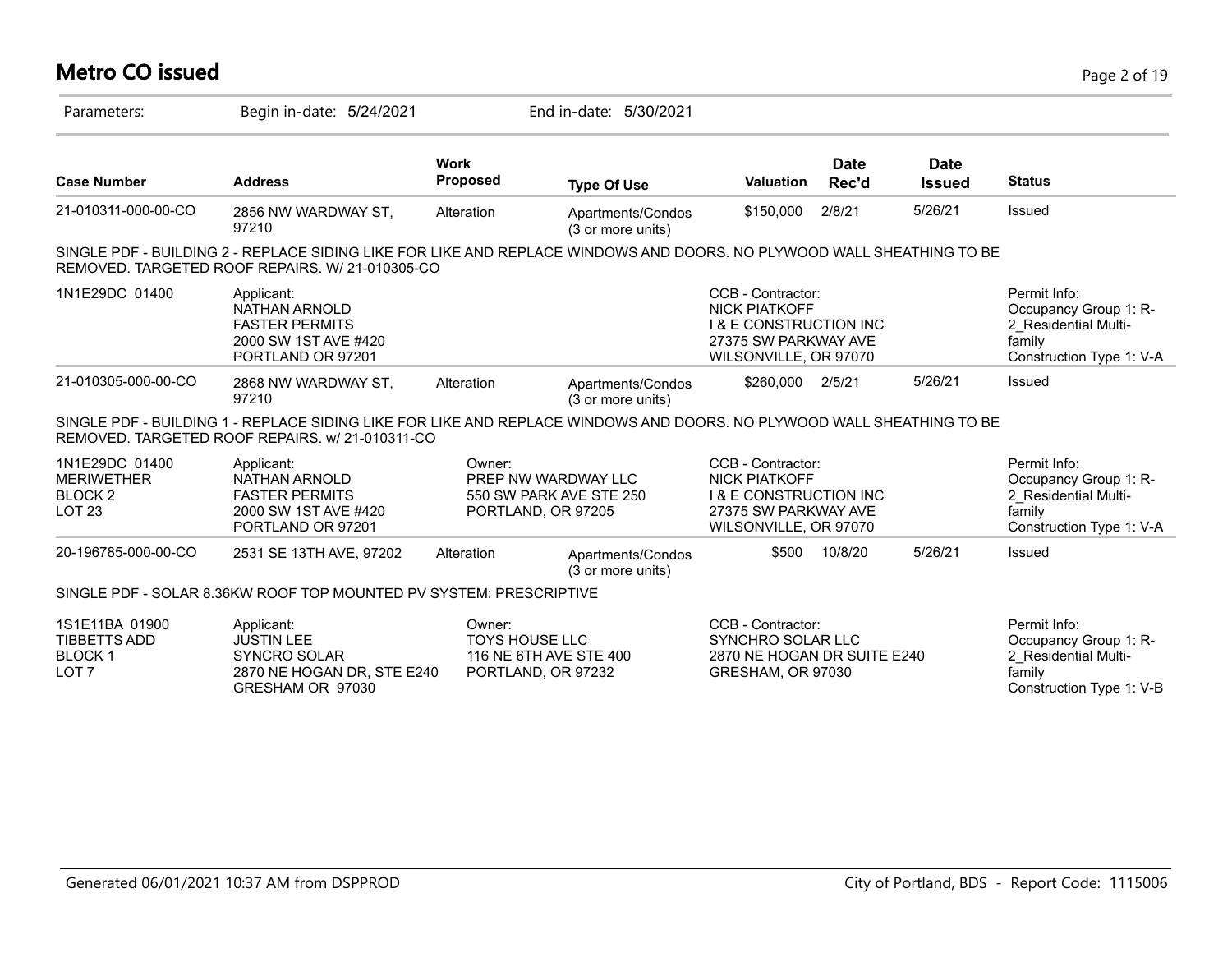# **Metro CO issued** Page 3 of 19

| Parameters:                                                           | Begin in-date: 5/24/2021                                                                                                     |                                                | End in-date: 5/30/2021                                                                       |                                                                                                                  |                      |                              |                                                                                           |
|-----------------------------------------------------------------------|------------------------------------------------------------------------------------------------------------------------------|------------------------------------------------|----------------------------------------------------------------------------------------------|------------------------------------------------------------------------------------------------------------------|----------------------|------------------------------|-------------------------------------------------------------------------------------------|
| <b>Case Number</b>                                                    | <b>Address</b>                                                                                                               | <b>Work</b><br>Proposed                        | <b>Type Of Use</b>                                                                           | <b>Valuation</b>                                                                                                 | <b>Date</b><br>Rec'd | <b>Date</b><br><b>Issued</b> | <b>Status</b>                                                                             |
| 21-002166-000-00-CO                                                   | 1945 SE WATER AVE, 97214                                                                                                     | Alteration                                     | Assembly                                                                                     | \$6.750                                                                                                          | 1/19/21              | 5/25/21                      | Issued                                                                                    |
|                                                                       | SINGLE PDF - 200KW ROOF TOP SOLAR PV SYSTEM WITH WIND GENERATION SYSTEM: ENGINEERED                                          |                                                |                                                                                              |                                                                                                                  |                      |                              |                                                                                           |
| 1S1E03D 00300<br>SECTION 03 1S 1E<br>TL 300 7.01 ACRES                | Applicant:<br><b>SHANNON WALL</b><br><b>IMAGINE ENERGY</b><br>7001 NE COLUMBIA BLVD<br><b>PORTLAND</b><br><b>OR</b><br>97218 | Owner:<br><b>INDUSTRY</b><br>1945 SE WATER AVE | OREGON MUSEUM OF SCIENCE & JONATHAN COHEN<br>PORTLAND, OR 97214-3356                         | CCB - Contractor:<br><b>IMAGINE ENERGY LLC</b><br>7001 NE COLUMBIA BLVD<br>PORTLAND, OR 97218                    |                      |                              |                                                                                           |
| 19-228848-REV-01-CO                                                   | 4926 N LOMBARD ST, 97203 Alteration                                                                                          |                                                | Assembly                                                                                     | \$1,500                                                                                                          | 5/6/21               | 5/24/21                      | Issued                                                                                    |
| <b>TRASH COVER.</b>                                                   | SINGLE PDF - VALUE ADDED REVISION TO ELIMINATE F2 SCREENING AND INSTALL FULL SIGHT-OBSCURING GATE AND OTHER DETAILS FOR      |                                                |                                                                                              |                                                                                                                  |                      |                              |                                                                                           |
| 1N1E08CC 05300                                                        | Applicant:<br><b>JEREMY KARAS</b><br><b>LEANTO ARCHITECTURE</b><br>5004 N MONTANA AVE<br>PORTLAND OR 97217                   | Owner:<br>PORTLAND, OR 97201                   | RAINMAKER INVESTMENTS LLC<br>2541 SW SHERWOOD DR                                             | CCB - Contractor:<br>PHILLIP W CHANG<br>PHILLIP W CHANG<br>410 S BEAVERCREEK RD STE 513<br>OREGON CITY, OR 97045 |                      |                              |                                                                                           |
| 21-024337-000-00-CO                                                   | 3115 NE GLISAN ST, 97232                                                                                                     | Alteration                                     | Assembly                                                                                     | \$100,000 3/12/21                                                                                                |                      | 5/26/21                      | Issued                                                                                    |
|                                                                       | SINGLE PDF - INTERIOR ALTERATIONS TO BALCONY OF CATHEDRAL.                                                                   |                                                |                                                                                              |                                                                                                                  |                      |                              |                                                                                           |
| 1N1E36BD 06300<br><b>HAWTHORNES 1ST ADD</b><br><b>BLOCK 4 TL 6300</b> | Applicant:<br><b>MIKE COYLE</b><br><b>FASTER PERMITS</b><br>2000 SW 1ST AVE, STE 420<br>PORTLAND, OR 97201                   | Owner:<br>3131 NE GLISAN ST                    | HOLY TRINITY GREEK ORTHODOX JILL YOUNGBERG<br>CATHEDRAL OF OREGON<br>PORTLAND, OR 97232-2501 | CCB - Contractor:<br>NORWEST CONTRACTORS INC<br>PO BOX 25305<br>PORTLAND, OR 97298-0305                          |                      |                              | Permit Info:<br>Occupancy Group 1: A-<br>3 Assembly - General<br>Construction Type 1: V-A |
| 21-043982-000-00-CO                                                   | 225 SW BROADWAY, 97205                                                                                                       | Alteration                                     | <b>Business</b>                                                                              | \$2,000                                                                                                          | 5/6/21               | 5/25/21                      | Issued                                                                                    |
| SINGLE PDF - FIRE ESCAPE LOAD TESTING                                 |                                                                                                                              |                                                |                                                                                              |                                                                                                                  |                      |                              |                                                                                           |
| 1N1E34CC 09800<br><b>PORTLAND</b><br>BLOCK 85<br>LOT 6&7 TL 9800      | Applicant:<br>ED NUKALA<br><b>INCOME PROPERTY</b><br><b>MANAGEMENT</b><br>1800 SW 1ST AVE Suite 220<br>PORTLAND, OR 97201    | Owner:<br>620 SW 5TH AVE #300                  | BROADWAY COMMERCE LLC<br>PORTLAND, OR 97204-1418                                             | CCB - Contractor:<br>ED NUKALA<br>INCOME PROPERTY MANAGEMENT CO<br>1800 SW 1ST SUITE 220<br>PORTLAND, OR 97201   |                      |                              |                                                                                           |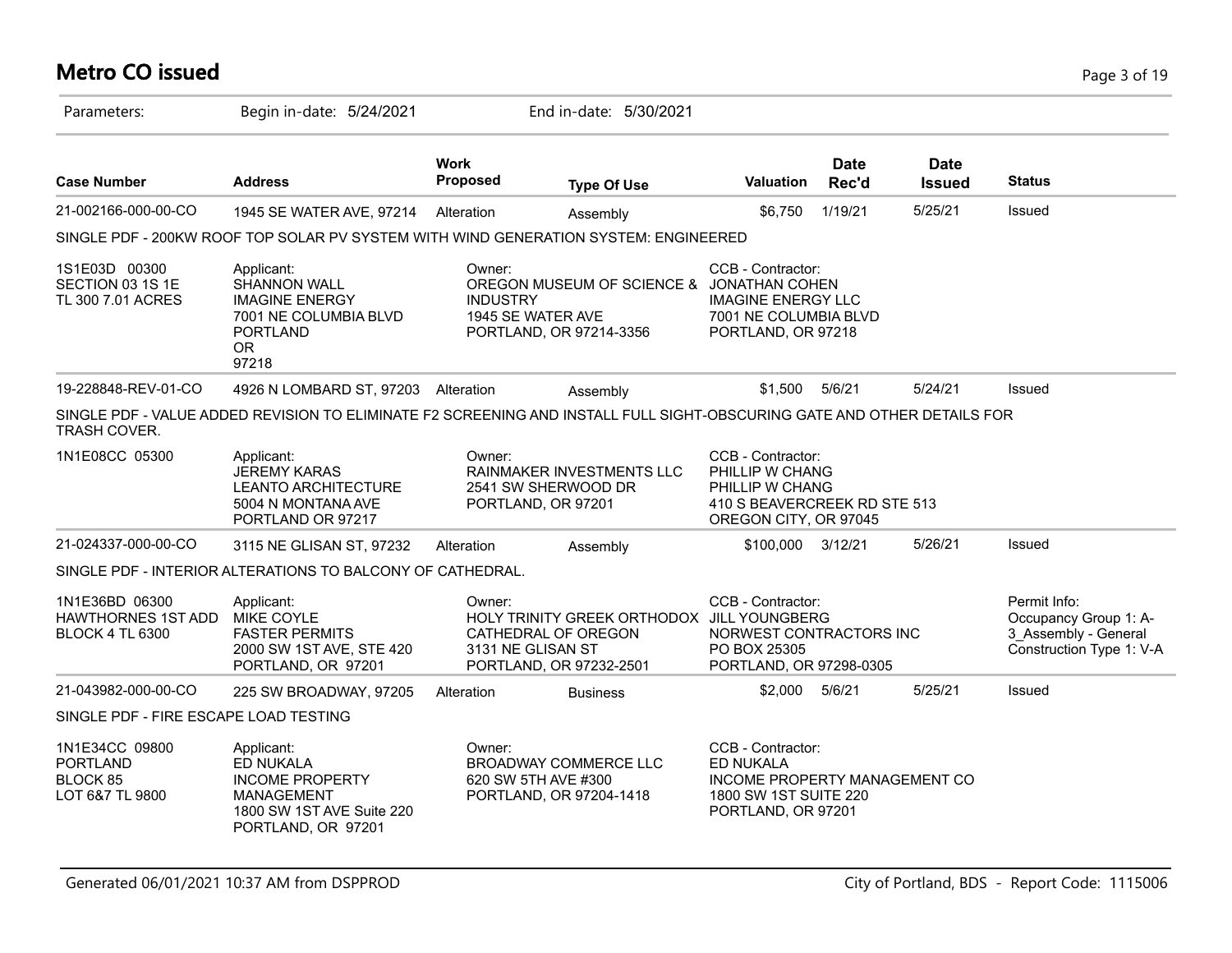## **Metro CO issued** Page 4 of 19

| Parameters:                 | Begin in-date: 5/24/2021                                                                                                                                                                                      |                                | End in-date: 5/30/2021                                                       |                                                                                                                   |                      |                              |                                                                                                                                                                |
|-----------------------------|---------------------------------------------------------------------------------------------------------------------------------------------------------------------------------------------------------------|--------------------------------|------------------------------------------------------------------------------|-------------------------------------------------------------------------------------------------------------------|----------------------|------------------------------|----------------------------------------------------------------------------------------------------------------------------------------------------------------|
| <b>Case Number</b>          | <b>Address</b>                                                                                                                                                                                                | <b>Work</b><br><b>Proposed</b> | <b>Type Of Use</b>                                                           | <b>Valuation</b>                                                                                                  | <b>Date</b><br>Rec'd | <b>Date</b><br><b>Issued</b> | <b>Status</b>                                                                                                                                                  |
| 20-225132-000-00-CO         | 1820 SW 4TH AVE, 97201                                                                                                                                                                                        | Alteration                     | <b>Business</b>                                                              | \$815,000                                                                                                         | 12/23/20             | 5/25/21                      | Issued                                                                                                                                                         |
| <b>ROOMS: NEW RESTROOMS</b> | SINGLE PDF - FIRST TIME TI FOR NEW BANK TENANT; ADD NEW INTERIOR PARTITION WALLS TO CREATE OFFICE SPACES AND MEETING                                                                                          |                                |                                                                              |                                                                                                                   |                      |                              |                                                                                                                                                                |
| 1S1E03CB 02600              | Applicant:<br><b>NICOLE NEBELUNG</b><br><b>RSP ARCHITECTS</b><br>1220 MARSHALL ST NE<br>MINNEAPOLLIS MN 55413                                                                                                 | Owner:                         | PORTLAND STATE UNIVERSITY<br>1600 SW 4TH AVE #340<br>PORTLAND, OR 97201-5522 | CCB - Contractor:<br>R & H CONSTRUCTION CO<br>2019 NW WILSON ST<br>PORTLAND, OR 97209                             |                      |                              | Permit Info:<br>Occupancy Group 1:<br>B Bank, Off., Med.Off.,<br>Pub.Bldg.<br>Construction Type 1: I-B                                                         |
| 18-269334-REV-03-CO         | 521 SW 11TH AVE, 97205                                                                                                                                                                                        | Alteration                     | <b>Business</b>                                                              | \$30,000                                                                                                          | 9/24/20              | 5/28/21                      | Issued                                                                                                                                                         |
|                             | SINGLE PDF: VALUE-ADDED REVISION TO REROOF URM BUILDING WHILE CRANE ON SITE. URM BUILDING REQUIRES MANDATORY PARTIAL<br>SEISMIC UPGRADE. VOLUNTARY SEISMIC UPGRADES AT 4TH FLOOR INCLUDED SINCE SPACE VACANT. |                                |                                                                              |                                                                                                                   |                      |                              |                                                                                                                                                                |
| 1N1E33DD 02300              | Applicant:<br>PEDER GOLBERG<br><b>JAMES G PIERSON</b><br>610 SW ALDER #918<br>PORTLAND OR 97205                                                                                                               | Owner:                         | <b>CARLYLE PARTNERS LLC</b><br>838 SW 1ST AVE, #210<br>PORTLAND, OR 97204    | CCB - Contractor:<br><b>JIM CUNNINGHAM</b><br>WIN CONSTRUCTION INC<br>14055 SW KENTUCKY PL<br>BEAVERTON, OR 97008 |                      |                              |                                                                                                                                                                |
| 20-180396-000-00-CO         | 1036 SE STARK ST, 97214                                                                                                                                                                                       | Alteration                     | <b>Business</b>                                                              | \$75,000                                                                                                          | 8/21/20              | 5/24/21                      | Under Inspection                                                                                                                                               |
|                             | SINGLE PDF - TENANT IMPROVEMENT, PARTIAL CHANGE OF OCCUPANCY FROM F-1 TO B, DEMOLISH INTERIOR WALLS BETWEEN OFFICE<br>AREAS, NEW OPENING IN DEMISING WALL TO EXPAND TENANT SPACE.                             |                                |                                                                              |                                                                                                                   |                      |                              |                                                                                                                                                                |
| 1S1E02BA 08900              | Applicant:<br><b>DAVID BROOKINGS</b><br><b>BREMIK CONSTRUCTION</b><br>1026 SE STARK ST<br>PORTLAND, OR 97214                                                                                                  | Owner:                         | FIRE STATION NO 7 LLC<br>1111 NE FLANDERS ST #206<br>PORTLAND, OR 97232      | CCB - Contractor:<br><b>BREMIK CONSTRUCTION INC.</b><br>1026 SE STARK STREET<br>PORTLAND, OR 97214                |                      |                              | Permit Info:<br>Occupancy Group 1:<br>B Bank, Off., Med.Off.,<br>Pub.Bldg.<br>Construction Type 1: V-B<br><b>Construction Type 2</b><br>(formerly Type 1): V-B |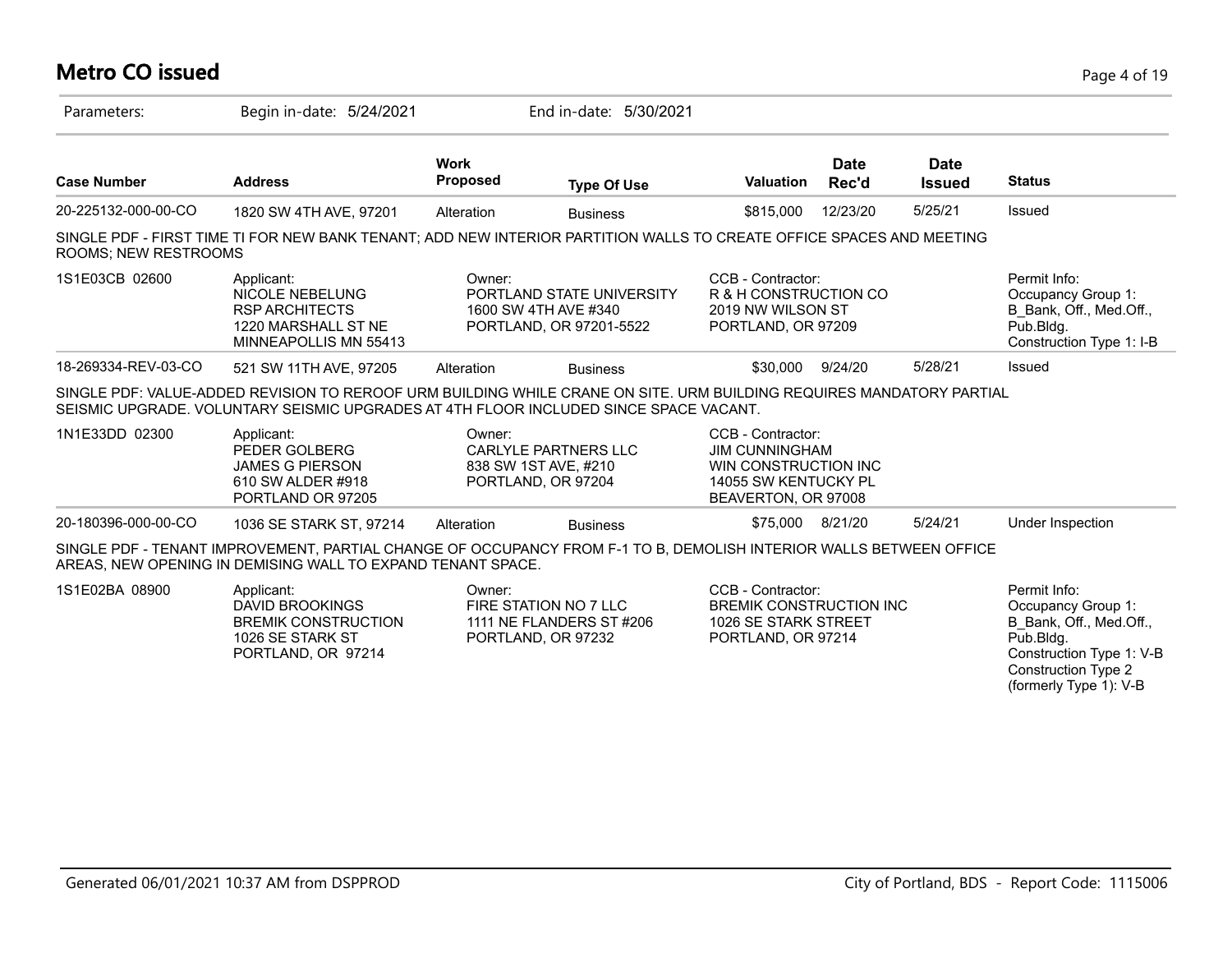## **Metro CO issued** Page 5 of 19

| Parameters:                                                                                                                                                                                                              | Begin in-date: 5/24/2021                                                                                                                                                                                                                                                                           |                                | End in-date: 5/30/2021                                                  |                                                                                                     |                      |                              |                                                                                                                                                                            |
|--------------------------------------------------------------------------------------------------------------------------------------------------------------------------------------------------------------------------|----------------------------------------------------------------------------------------------------------------------------------------------------------------------------------------------------------------------------------------------------------------------------------------------------|--------------------------------|-------------------------------------------------------------------------|-----------------------------------------------------------------------------------------------------|----------------------|------------------------------|----------------------------------------------------------------------------------------------------------------------------------------------------------------------------|
| <b>Case Number</b>                                                                                                                                                                                                       | <b>Address</b>                                                                                                                                                                                                                                                                                     | <b>Work</b><br><b>Proposed</b> | <b>Type Of Use</b>                                                      | Valuation                                                                                           | <b>Date</b><br>Rec'd | <b>Date</b><br><b>Issued</b> | <b>Status</b>                                                                                                                                                              |
| 20-124548-000-00-CO                                                                                                                                                                                                      | 1709 SE 3RD AVE, 97214                                                                                                                                                                                                                                                                             | Alteration                     | <b>Business</b>                                                         | \$4,800,000                                                                                         | 2/28/20              | 5/28/21                      | Issued                                                                                                                                                                     |
|                                                                                                                                                                                                                          | CORE AND SHELL IMPROVEMENTS FOR 2-STORY BUILDING; DEMO PORTIONS OF EXTERIOR WALL TO CREATE NEW MAIN ENTRANCE AND<br>PARKING ENTRANCE; SEISMIC UPGRADES; ENVELOPE UPGRADES; w/20-124557-MT                                                                                                          |                                |                                                                         |                                                                                                     |                      |                              |                                                                                                                                                                            |
| 1S1E03DA 03800<br>SECTION 03 1S 1E<br>TL 3800 0.95 ACRES                                                                                                                                                                 | Applicant:<br>Zac Horton<br>Faster Permits, LLC<br>2000 SW 1ST AVE SUITE 420<br>Portlnad OR 97201                                                                                                                                                                                                  | Owner:                         | OEB INVESTORS (5291)<br>1615 SE 3RD AVE #100<br>PORTLAND, OR 97214-2283 | CCB - Contractor:<br>R & H CONSTRUCTION CO<br>2019 NW WILSON ST<br>PORTLAND, OR 97209               |                      |                              | Permit Info:<br>Occupancy Group 1:<br>B Bank, Off., Med.Off.,<br>Pub.Bldg.<br>Construction Type 1: V-B<br><b>Construction Type 2</b><br>(formerly Type 1): V-B             |
| 21-002695-000-00-CO                                                                                                                                                                                                      | 8440 NE HALSEY ST, 97220                                                                                                                                                                                                                                                                           | Alteration                     | Factory/Industrial                                                      | \$36,135                                                                                            | 1/25/21              | 5/24/21                      | Issued                                                                                                                                                                     |
| <b>STREET PARKING</b>                                                                                                                                                                                                    | SINGLE PDF - TI FOR EXISTING TENANT - ENLARGE WALL OPENING IN PRODUCTION AREA NEAR NW CORNER OF FIRST FLOOR ADD OFF                                                                                                                                                                                |                                |                                                                         |                                                                                                     |                      |                              |                                                                                                                                                                            |
| 1N2E33BB 02100<br><b>NEW HAVEN</b><br><b>BLOCK1</b><br><b>LOT 1&amp;2</b><br><b>LAND &amp; IMPS SEE</b><br>R225120 (R600500011)<br>FOR BILLBOARD &<br>R698360 (R600500016) &<br>R698365 (R600500017)<br>FOR MACH & EQUIP | Applicant:<br><b>COLLEEN NICHOLS</b><br>LIVERMORE ARCHITECTURE &<br><b>ENGINEERING</b><br>PORTLAND OR<br><b>USA</b>                                                                                                                                                                                | Owner:                         | LYRICAL FOODS II INC<br>3180 CORPORATE DR<br>HAYWARD, CA 94545-3916     | CCB - Contractor:<br><b>BNK CONSTRUCTION INC</b><br>45 82ND DR STE 53 B<br>GLADSTONE, OR 97027-2562 |                      |                              | Permit Info:<br>Occupancy Group 1: F-<br>1 Industrial Plant -<br>Factory, Mod.Hazard<br>Construction Type 1: III-B                                                         |
| 21-016635-000-00-CO                                                                                                                                                                                                      | 310 SE 7TH AVE, 97214                                                                                                                                                                                                                                                                              | Alteration                     | Factory/Industrial                                                      | \$187,600                                                                                           | 2/22/21              | 5/26/21                      | Issued                                                                                                                                                                     |
|                                                                                                                                                                                                                          | SINGLE PDF - TENANT IMPROVEMENT TO EXPAND COMMERCIAL KITCHEN STORAGE SPACE. INCLUDES DEMO OF CMU INFILL AT WALL<br>SEPARATING EXISTING KITCHEN SPACE FROM STORAGE AREA; RELOCATION OF EXISTING WALK-IN COOLER AND INSTALLATION OF NEW<br>WALK-IN COOLER. (1) NEW RESTROOM. NO CHANGE OF OCCUPANCY. |                                |                                                                         |                                                                                                     |                      |                              |                                                                                                                                                                            |
| 1N1E35CC 09700                                                                                                                                                                                                           | Applicant:<br><b>NATHAN ARNOLD</b><br><b>FASTER PERMITS</b><br>2000 SW 1ST AVE #420<br>PORTLAND OR 97201                                                                                                                                                                                           | Owner:<br>302 SE 7TH OZ LLC    | 210 SE MADISON ST #19<br>PORTLAND, OR 97214-4192                        | CCB - Contractor:<br>PKNW CONSTRUCTION LLC<br>PO BOX 3686<br>HILLSBORO, OR 97123                    |                      |                              | Permit Info:<br>Occupancy Group 1: S-<br>1 Storage - Moderate<br>Hazard, Warehouse<br>Construction Type 1: III-B<br><b>Construction Type 2</b><br>(formerly Type 1): III-B |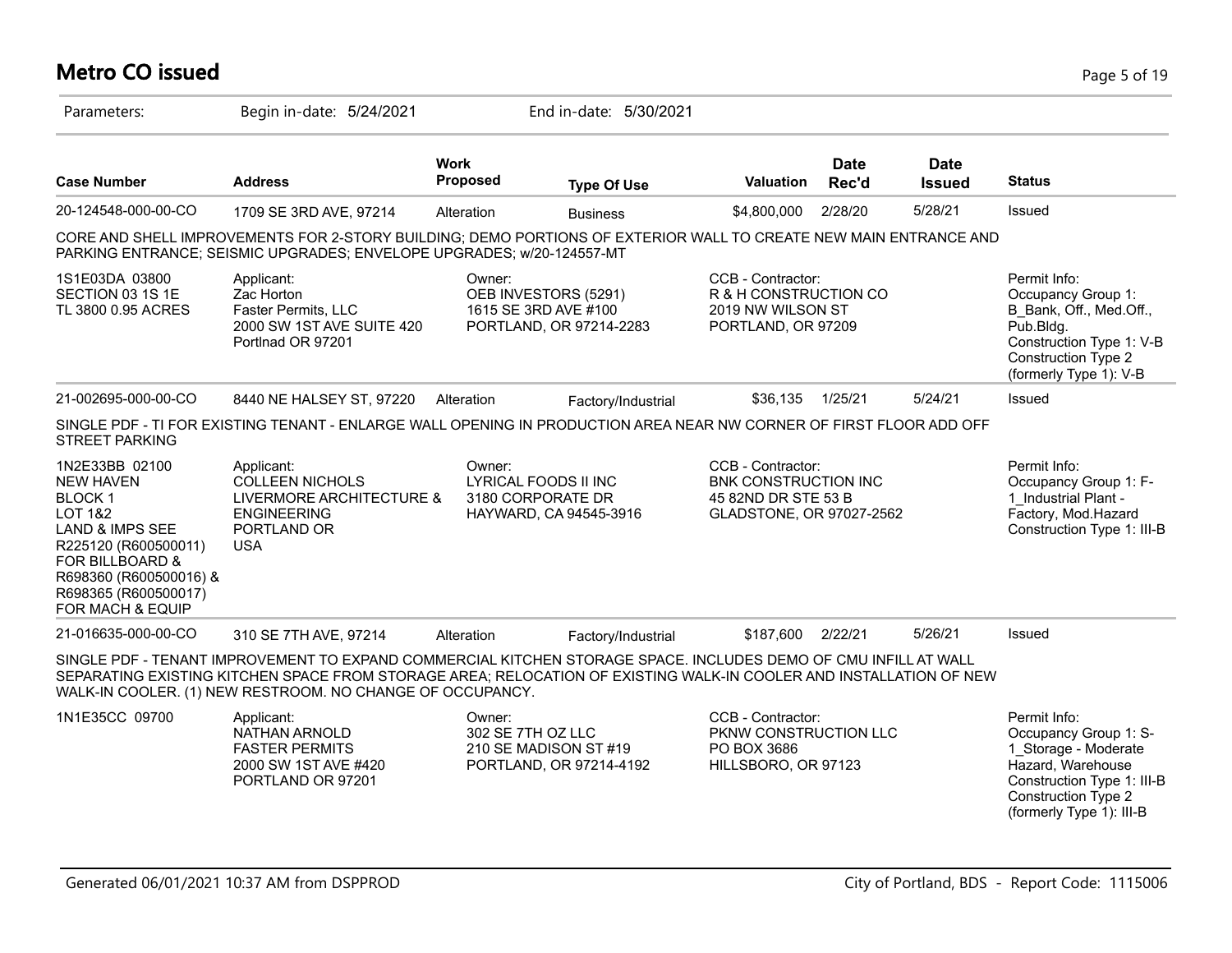## **Metro CO issued** Page 6 of 19

| Parameters:                                                                                       | Begin in-date: 5/24/2021                                                                                                                                                                  |                                                                | End in-date: 5/30/2021                                 |                                                                                                                  |                      |                              |                                                                                                                                                         |
|---------------------------------------------------------------------------------------------------|-------------------------------------------------------------------------------------------------------------------------------------------------------------------------------------------|----------------------------------------------------------------|--------------------------------------------------------|------------------------------------------------------------------------------------------------------------------|----------------------|------------------------------|---------------------------------------------------------------------------------------------------------------------------------------------------------|
| <b>Case Number</b>                                                                                | <b>Address</b>                                                                                                                                                                            | <b>Work</b><br>Proposed                                        | <b>Type Of Use</b>                                     | <b>Valuation</b>                                                                                                 | <b>Date</b><br>Rec'd | <b>Date</b><br><b>Issued</b> | <b>Status</b>                                                                                                                                           |
| 20-223461-REV-01-CO                                                                               | 809 NE 25TH AVE, 97232                                                                                                                                                                    | Alteration                                                     | Factory/Industrial                                     | \$0                                                                                                              | 4/2/21               | 5/24/21                      | Issued                                                                                                                                                  |
| <b>JOIST SPAN.</b>                                                                                | SINGLE PDF: REVISE FRAMING ABOVE FACTORY AREA FROM TJIS TO TRUSSES; ADD BEAM, COLUMN, NEW FOOTING, TO REDUCE CEILING                                                                      |                                                                |                                                        |                                                                                                                  |                      |                              |                                                                                                                                                         |
| 1N1E36BC 11500<br><b>SULLIVANS ADD</b><br>BLOCK 30<br>LOT 3-6                                     | Applicant:<br><b>ZAC HORTON</b><br><b>FASTER PERMITS</b><br>2000 SW 1ST AVE SUITE 420<br>PORTLAND, OR 97201                                                                               | Owner:<br><b>LLC</b><br>3438 NE DAVIS ST<br>PORTLAND, OR 97232 | FERGUSON FAMILY INVESTMENTS SPECIAL T CONSTRUCTION LLC | CCB - Contractor:<br>7720 SW RAINTREE DR<br>BEAVERTON, OR 97008                                                  |                      |                              |                                                                                                                                                         |
| 21-023100-000-00-CO                                                                               | 2340 NE SANDY BLVD, 97232 Alteration                                                                                                                                                      |                                                                | Mercantile                                             | \$28,000                                                                                                         | 5/24/21              | 5/24/21                      | Issued                                                                                                                                                  |
|                                                                                                   | SINGLE PDF - SOLAR 28KW ROOF TOP MOUNTED PV SYSTEM: ENGINEERED *ET PERMIT FOR PLAN REVIEW SEPARATE                                                                                        |                                                                |                                                        |                                                                                                                  |                      |                              |                                                                                                                                                         |
| 1N1E35AD 07700<br><b>BRONAUGHS ADD</b><br><b>BLOCK1</b><br>LOT 1 EXC PT IN ST<br>LOT <sub>2</sub> | Applicant:<br><b>CHRISTINE STAMPER</b><br><b>ELEMENTAL ENERGY</b><br>1339 SE 8TH AVE, SUITE B<br>PORTLAND, OR 97214                                                                       | Owner:<br>PORTLAND, OR 97232                                   | THE SHORE 24TH & SANDY LLC<br>2500 NE SANDY BLVD # C   | CCB - Contractor:<br>ELEMENTAL ENERGY LLC<br>1339 SE 8TH AVE #B<br>PORTLAND, OR 97214                            |                      |                              | Permit Info:<br>Occupancy Group 1:<br>B Bank, Off., Med.Off.,<br>Pub.Bldg.<br>Construction Type 1: V-B<br>Construction Type 2<br>(formerly Type 1): V-B |
| 21-011255-000-00-CO                                                                               | 10021 NE CASCADES PKWY, Alteration<br>97220                                                                                                                                               |                                                                | Mercantile                                             | \$175,000 2/11/21                                                                                                |                      | 5/26/21                      | Issued                                                                                                                                                  |
|                                                                                                   | PDOX PS - TI FOR FIRST TENANT; NO CHANGE OF OCCUPANCY; NEW WALLS TO CREATE EXAM ROOMS, RESTROOM, AND RECEPTION AREA<br>w/21-011276-MT. SEE 06-175426-CO FOR CORE/SHELL PERMIT FOR BLDG P. |                                                                |                                                        |                                                                                                                  |                      |                              |                                                                                                                                                         |
| 1N2E16A 00600                                                                                     | Applicant:<br><b>TIM SCHENK</b><br>ELDER-JONES BUILDING<br>PERMIT SERVICE INC<br>1120 E 80TH ST, STE 211<br>BLOOMINGTON MN 55420                                                          | Owner:<br>PORT OF PORTLAND<br>CHICAGO, IL 60603                | 20 SOUTH CLARK #3000                                   | CCB - Contractor:<br>CANYON CONTRACTING CORP A CORP<br>OF UTAH<br>2821 SKYE RD<br>WASHOUGAL, WA 98671            |                      |                              | Permit Info:<br>Occupancy Group 1:<br>M Store, Service Station<br>Construction Type 1: V-B                                                              |
| 20-207549-000-00-CO                                                                               | 4940 N LOMBARD ST, 97203                                                                                                                                                                  | Alteration                                                     | Mercantile                                             | \$10,000                                                                                                         | 11/5/20              | 5/24/21                      | Issued                                                                                                                                                  |
|                                                                                                   | SINGLE PDF - SHELL IMPROVEMENT, NEW ADA RESTROOM IN VACANT TENANT SPACE. NO OCCUPANCY THIS PERMIT, SEPARATE TI REQUIRED.                                                                  |                                                                |                                                        |                                                                                                                  |                      |                              |                                                                                                                                                         |
| 1N1E08CC 05300<br>UNIVERSITY PK<br>BLOCK <sub>71</sub><br>LOT 34-36                               | Applicant:<br><b>JAY CHUN</b><br>RAINMAKER INVESTMENTS LLC<br>2541 SW SHERWOOD DR<br>PORTLAND, OR 97201                                                                                   | Owner:<br>PORTLAND, OR 97201                                   | RAINMAKER INVESTMENTS LLC<br>2541 SW SHERWOOD DR       | CCB - Contractor:<br>PHILLIP W CHANG<br>PHILLIP W CHANG<br>410 S BEAVERCREEK RD STE 513<br>OREGON CITY, OR 97045 |                      |                              | Permit Info:<br>Occupancy Group 1:<br>M Store, Service Station<br>Construction Type 1: V-B                                                              |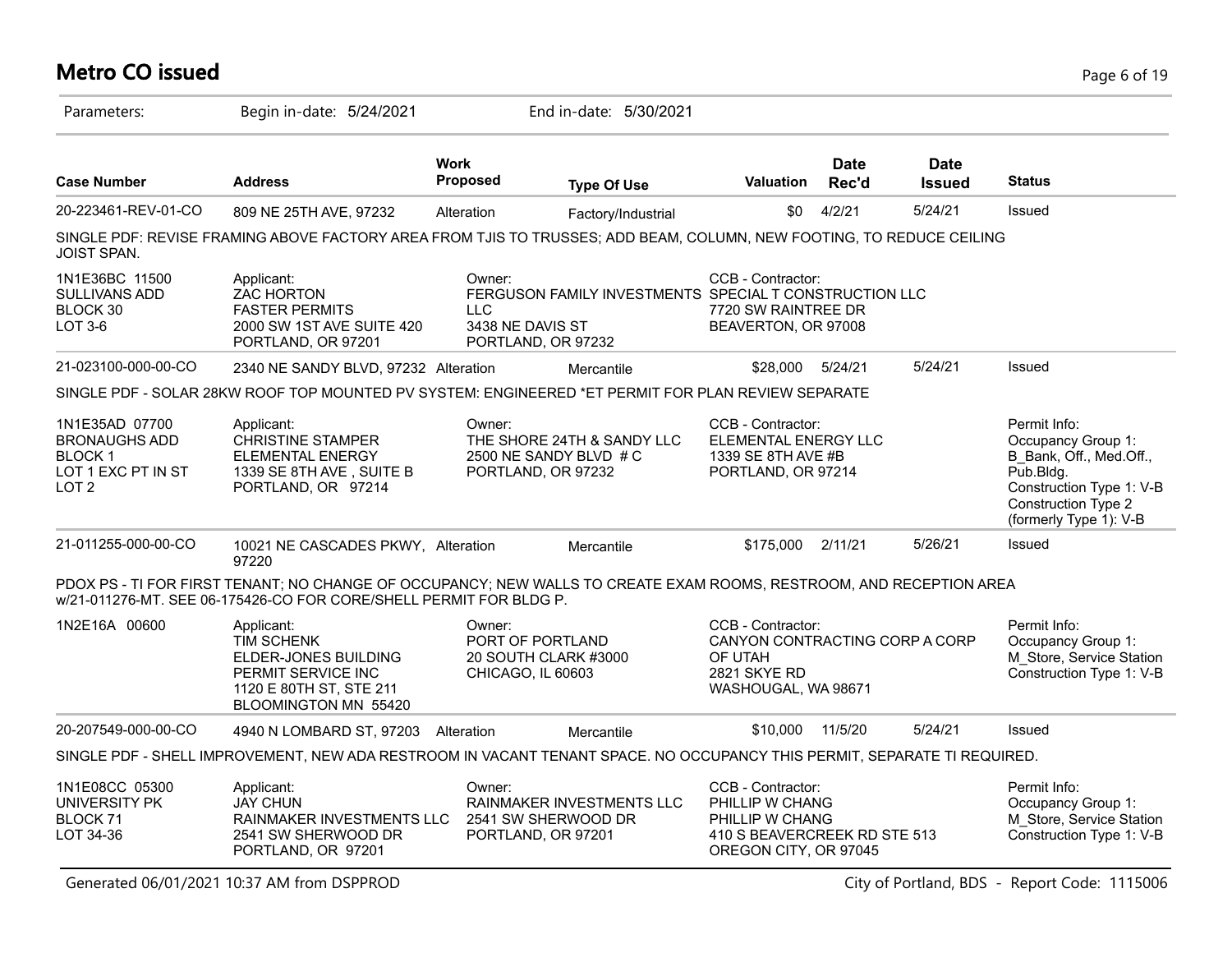#### **Metro CO issued** Page 7 of 19

| Parameters:                                                                 | Begin in-date: 5/24/2021                                                                                            |                                   | End in-date: 5/30/2021                                                                           |                                                                                                     |                      |                              |                                                                                                                                                                        |
|-----------------------------------------------------------------------------|---------------------------------------------------------------------------------------------------------------------|-----------------------------------|--------------------------------------------------------------------------------------------------|-----------------------------------------------------------------------------------------------------|----------------------|------------------------------|------------------------------------------------------------------------------------------------------------------------------------------------------------------------|
| <b>Case Number</b>                                                          | <b>Address</b>                                                                                                      | <b>Work</b><br><b>Proposed</b>    | <b>Type Of Use</b>                                                                               | Valuation                                                                                           | <b>Date</b><br>Rec'd | <b>Date</b><br><b>Issued</b> | <b>Status</b>                                                                                                                                                          |
| 21-039508-000-00-CO                                                         | 16805 NE MASON CT, 97230                                                                                            | Alteration                        | Storage                                                                                          | \$2,500                                                                                             | 4/23/21              | 5/25/21                      | Issued                                                                                                                                                                 |
|                                                                             | SINGLE PDF - SUPPORTS FOR ROOFTOP MECHANICAL UNITS ASSOCIATED WITH 20-165044-MT.                                    |                                   |                                                                                                  |                                                                                                     |                      |                              |                                                                                                                                                                        |
| 1N3E19C 00306                                                               | Applicant:<br><b>SAM HEHR</b><br><b>BAMA ARCHITECTURE</b><br>7350 SE MILWAUKIE AVE<br>PORTLAND, OR 97202            | Owner:                            | COLUMBIA BASIN PROPERTIES LLCHUNTER DAVISSON INC<br>16805 NE MASON CT<br>PORTLAND, OR 97230-4990 | CCB - Contractor:<br>1800 SE PERSHING ST<br>PORTLAND, OR 97202-2338                                 |                      |                              | Permit Info:<br>Occupancy Group 1:<br>B Bank, Off., Med.Off.,<br>Pub.Bldg.<br>Construction Type 1: V-B                                                                 |
| 21-022145-000-00-CO                                                         | 12133 E BURNSIDE ST, 97230 Alteration                                                                               |                                   | Storage                                                                                          | \$25,000                                                                                            | 5/24/21              | 5/24/21                      | Issued                                                                                                                                                                 |
|                                                                             | Paper - ADDING TWO WALLS TO CREATE A SECURITY OFFICE AND STORAGE ROOM.                                              |                                   |                                                                                                  |                                                                                                     |                      |                              |                                                                                                                                                                        |
| 1N2E34DA 08900                                                              | Applicant:<br><b>TIM WILMOTH</b><br><b>CHARTER CONSTRUCTION</b><br>3747 SE 8TH AVE<br>PORTLAND, OR 97202            | Owner:<br>232 NW 6TH AVE          | <b>CCC EASTSIDE QALICB</b><br>PORTLAND, OR 97209                                                 | CCB - Contractor:<br><b>CHARTER CONSTRUCTION INC</b><br>980 S HARNEY<br>SEATTLE, WA 98108           |                      |                              | Permit Info:<br>Occupancy Group 1: S-<br>1 Storage - Moderate<br>Hazard, Warehouse<br>Construction Type 1: I-A<br><b>Construction Type 2</b><br>(formerly Type 1): I-A |
| 20-223878-000-00-CO                                                         | 3250 NW GUAM ST, 97210                                                                                              | Alteration                        | Storage                                                                                          | \$165,000                                                                                           | 12/16/20             | 5/28/21                      | <b>Issued</b>                                                                                                                                                          |
| ACROSS THE BUILDING IN BOTH DIRECTION.                                      | SINGLE PDF: VOLUNTARY SEISMIC STRENGTHENING FOR EXISTING ONE STORY BUILDING. NEW WALL ANCHORAGE AND CONTINUITY TIES |                                   |                                                                                                  |                                                                                                     |                      |                              |                                                                                                                                                                        |
| 1N1E29BD 00800<br><b>GUILDS ADD</b><br>BLOCK <sub>3</sub><br>LOT 5&6 TL 800 | Applicant:<br><b>JEFF DREW</b><br><b>JS HELD LLC</b><br>2415 CAMPUS DRIVE                                           | Owner:<br><b>DENVER, CO 80202</b> | <b>IPT PORTLAND IC LLC</b><br>1800 WAZEE ST #500                                                 | CCB - Contractor:<br>SAUNDERS CONSTRUCTION INC<br>1760 MONROVIA AVE UNIT A1<br>COSTA MESA, CA 92627 |                      |                              | Permit Info:<br>Occupancy Group 1: S-<br>2 Storage - Low Hazard,<br>Parking Garage                                                                                     |

IRVINE CALIFORNIA 92612

Construction Type 1: III-B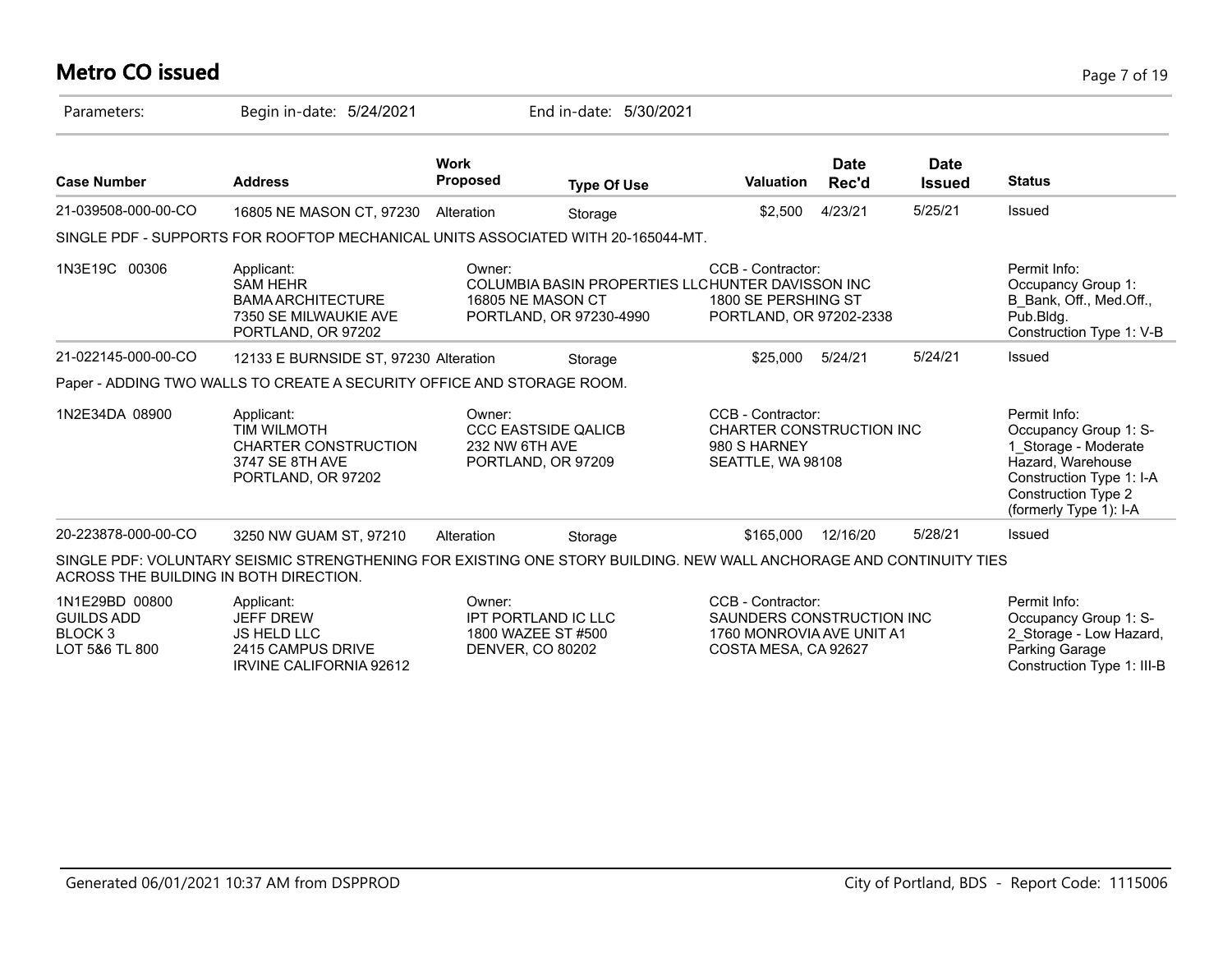## **Metro CO issued** Page 8 of 19

| Parameters:                                              | Begin in-date: 5/24/2021                                                                                                                                                                                                                                                           |                                | End in-date: 5/30/2021                                                    |                                                                                                               |                      |                              |                                                                                                                                                                |
|----------------------------------------------------------|------------------------------------------------------------------------------------------------------------------------------------------------------------------------------------------------------------------------------------------------------------------------------------|--------------------------------|---------------------------------------------------------------------------|---------------------------------------------------------------------------------------------------------------|----------------------|------------------------------|----------------------------------------------------------------------------------------------------------------------------------------------------------------|
| <b>Case Number</b>                                       | <b>Address</b>                                                                                                                                                                                                                                                                     | <b>Work</b><br><b>Proposed</b> | <b>Type Of Use</b>                                                        | <b>Valuation</b>                                                                                              | <b>Date</b><br>Rec'd | <b>Date</b><br><b>Issued</b> | <b>Status</b>                                                                                                                                                  |
| 20-172977-000-00-CO                                      | 1411 NE COLUMBIA BLVD,<br>97211                                                                                                                                                                                                                                                    | Alteration                     | Storage                                                                   | \$180,900                                                                                                     | 8/10/20              | 5/28/21                      | Issued                                                                                                                                                         |
|                                                          | New tenant. Remodel includes partial change of occupancy from S-1 to B and a change of use at the first floor; Remove and replace toilet rooms for<br>accessibility improvements; 1 new toilet room. **w/20-172678/85/87/93-CO, 20-172977-CO, 20-184227-CO, 20-172682/690/989-MT** |                                |                                                                           |                                                                                                               |                      |                              |                                                                                                                                                                |
| 1N1E11DC 01800<br>SECTION 11 1N 1E<br>TL 1800 4.01 ACRES | Applicant:<br><b>BRIAN HOEFT</b><br>2525 E BURNSIDE<br>PORTLAND, OR 97214                                                                                                                                                                                                          | Owner:                         | OREGON HUMANE SOCIETY<br>1067 NE COLUMBIA BLVD<br>PORTLAND, OR 97211-1411 | CCB - Contractor:<br>LEASE CRUTCHER LEWIS LLC<br>550 SW 12TH AVE<br>PORTLAND, OR 97205                        |                      |                              | Permit Info:<br>Occupancy Group 1:<br>B Bank, Off., Med.Off.,<br>Pub.Bldg.<br>Construction Type 1: V-B<br><b>Construction Type 2</b><br>(formerly Type 1): V-B |
| 21-011277-000-00-CO                                      | 12404 NE HALSEY ST, 97230 Alteration                                                                                                                                                                                                                                               |                                | Utility                                                                   | \$22,000                                                                                                      | 2/5/21               | 5/25/21                      | Issued                                                                                                                                                         |
| EQUIPMENT IN CABINETS AND RACKS.                         | SINGLE PDF - PERSONAL WIRELESS SERVICE FACILITY - WIRELESS TOWER - APPLICATION #3 - REPLACE (6) ANTENNAS, REPLACE (3) AND ADD<br>(3) RADIOS AND INSTALL (1) FIBER TRUNK. IN EQUIPMENT SHELTER: REMOVE (1) BATTERY RACK, REPLACE POWER PLANT RACK. UPGRADE                          |                                |                                                                           |                                                                                                               |                      |                              |                                                                                                                                                                |
| 1N2E35BB 00600<br><b>HAZELWOOD</b><br>LOT 4 TL 600       | Applicant:<br><b>AMELIA MECKLER</b><br><b>CROWN CASTLE</b><br>PORTLAND OR<br><b>USA</b>                                                                                                                                                                                            | Owner:<br>PO BOX 83583         | WOLFE ACRES WEST LLC<br>PORTLAND, OR 97283                                | CCB - Contractor:<br><b>Michael Carter</b><br><b>ERICSSON INC</b><br>6300 LEGACY DR<br><b>PLANO, TX 45024</b> |                      |                              |                                                                                                                                                                |
| 21-017250-000-00-CO                                      | 299 NW SKYLINE BLVD,<br>97210                                                                                                                                                                                                                                                      | Alteration                     | Utility                                                                   | \$205,000                                                                                                     | 2/24/21              | 5/28/21                      | Issued                                                                                                                                                         |
|                                                          | SINGLE PDF - CHANGE OUT AND RELOCATE ANTENNAS ON EXISTING TOWER. NO GROUND EQUIPMENT OR BUILDING WORK PROPOSED.                                                                                                                                                                    |                                |                                                                           |                                                                                                               |                      |                              |                                                                                                                                                                |
| 1N1W36DD 01100<br>SECTION 36 1N 1W<br>TL 1100 9.92 ACRES | Applicant:<br><b>ANTHONY FLORES</b><br>AFF CONSULTING LLC<br>21 RIDGECREST DR.<br>NAPA, CA 94558                                                                                                                                                                                   | Owner:                         | KING BROADCASTING CO<br>1501 SW JEFFERSON ST<br>PORTLAND, OR 97201        | Primary Contractor:<br><b>TO BID</b>                                                                          |                      |                              | Permit Info:<br>Occupancy Group 1:<br>U Private Garage\Utility<br>Misc.<br>Construction Type 1: V-B                                                            |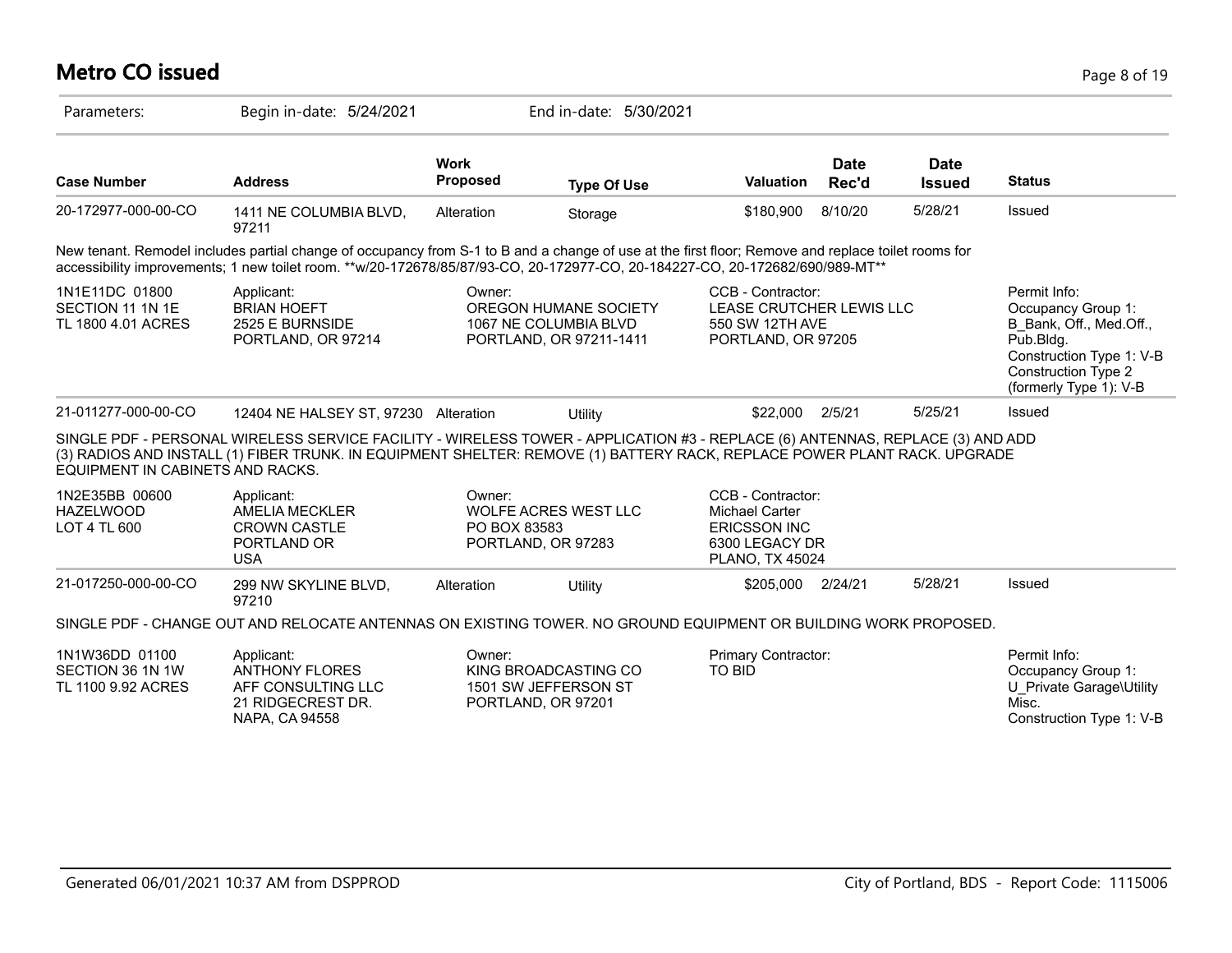| <b>Metro CO issued</b> | Page 9 of 19 |
|------------------------|--------------|
|                        |              |

| Parameters:                                                                                                                                   | Begin in-date: 5/24/2021                                                                                                                                                                                                                                                                                                                                               |                                                    | End in-date: 5/30/2021                                                     |                                                                                                                       |                      |                              |                                                                                                      |
|-----------------------------------------------------------------------------------------------------------------------------------------------|------------------------------------------------------------------------------------------------------------------------------------------------------------------------------------------------------------------------------------------------------------------------------------------------------------------------------------------------------------------------|----------------------------------------------------|----------------------------------------------------------------------------|-----------------------------------------------------------------------------------------------------------------------|----------------------|------------------------------|------------------------------------------------------------------------------------------------------|
| <b>Case Number</b>                                                                                                                            | <b>Address</b>                                                                                                                                                                                                                                                                                                                                                         | <b>Work</b><br>Proposed                            | <b>Type Of Use</b>                                                         | <b>Valuation</b>                                                                                                      | <b>Date</b><br>Rec'd | <b>Date</b><br><b>Issued</b> | <b>Status</b>                                                                                        |
| 21-044830-000-00-CO                                                                                                                           | 515 SW SALMON ST, 97204                                                                                                                                                                                                                                                                                                                                                | Alteration                                         | Utility                                                                    | \$25,000                                                                                                              | 5/7/21               | 5/27/21                      | Issued                                                                                               |
| EXISTING EQUIPMENT CABINET.                                                                                                                   | SINGLE PDF - PERSONAL WIRELESS SERVICE FACILITY - WIRELESS ROOFTOP - APPLICATION #3 - ADDING 5G COMPRISED OF: REMOVE AND<br>REPLACE (3) RRH UNITS, INSTALL THERMO HEX DOOR ON EXISTING CABINET, (1) RECTIFIER, (1) NEW BATTERY STRING, AND 5G GROWTH KIT IN                                                                                                            |                                                    |                                                                            |                                                                                                                       |                      |                              |                                                                                                      |
| 1S1E03BB 00900<br><b>PORTLAND</b><br>BLOCK 170<br><b>LOT 1-4</b>                                                                              | Applicant:<br><b>LEAH STOUT</b><br><b>SMARTLINK</b><br>11232 120TH AVE NE, SUITE 204<br>KIRKLAND, WA 98033                                                                                                                                                                                                                                                             | Owner:<br>1477 NW EVERETT ST<br>PORTLAND, OR 97209 | POWER & LIGHT BUILDING LLC                                                 | CCB - Contractor:<br>Patrick Rynearson<br>CAPSTONE SOLUTIONS INC<br>8195 166TH AVE NE, SUITE 100<br>REDMOND, WA 98052 |                      |                              |                                                                                                      |
| 21-009939-000-00-CO                                                                                                                           | 9420 NW ST HELENS RD,<br>97231                                                                                                                                                                                                                                                                                                                                         | Alteration                                         | Utility                                                                    | \$512,000 2/5/21                                                                                                      |                      | 5/24/21                      | Issued                                                                                               |
|                                                                                                                                               | SINGLE PDF - REPAIR EXISTING TANK, INSTALL CONCRETE PAD FOR NEW PORTABLE PUMP. INSTALL SUPPORTS FOR FUEL PIPING.                                                                                                                                                                                                                                                       |                                                    |                                                                            |                                                                                                                       |                      |                              |                                                                                                      |
| 1N1W11 01203<br><b>PARTITION PLAT 2001-</b><br>150<br>LOT 2 TL 1203<br><b>LAND &amp; IMPS SEE</b><br>R646408 (R649815981)<br>FOR MACH & EQUIP | Applicant:<br><b>LAURIE PARRY</b><br>STEWARDSHIP SOLUTIONS INC<br>14751 GOODRICH CREEK LANE<br>BAKER CITY OR 97814                                                                                                                                                                                                                                                     | Owner:<br>PO BOX 780339                            | SHORE TERMINALS LLC<br>SAN ANTONIO, TX 78278-0339                          | CCB - Contractor:<br><b>KEITH EBMEYER</b><br><b>HARDER MECHANICAL</b>                                                 |                      |                              | Permit Info:<br>Occupancy Group 1:<br>U Private Garage\Utility<br>Misc.<br>Construction Type 1: II-B |
| 21-003952-000-00-CO                                                                                                                           | 5803 SE 122ND AVE, 97236                                                                                                                                                                                                                                                                                                                                               | Alteration                                         | Utility                                                                    | \$25,000                                                                                                              | 1/21/21              | 5/25/21                      | Issued                                                                                               |
|                                                                                                                                               | SINGLE PDF - PERSONAL WIRELESS SERVICE FACILITY - WIRELESS TOWER - APPLICATION #3 - REMOVE: (6) ANTENNAS, (9) RRHS, (6) TMAS,<br>AND (1) DC6 SQUID. INSTALL: (6) ANTENNAS, (9) RRHS, (1) DC9 SQUID, (1) FIBER TRUNK, AND (1) DC TRUNK. INSIDE EQUIPMENT ENCLOSURE:<br>INSTALL (2) 24V RECTIFIER, (1) DC12, (1) THERMO HEX DOOR ON EXISTING CABINET, AND 5G GROWTH KIT. |                                                    |                                                                            |                                                                                                                       |                      |                              |                                                                                                      |
| 1S2E15DD 00200<br>SECTION 15 1S 2E<br>TL 200 3.30 ACRES                                                                                       | Applicant:<br><b>COURTNEE GOMEZ</b><br><b>SMARTLINK</b><br>3612 SE 168TH AVE<br>VANCOUVER, WA 98683                                                                                                                                                                                                                                                                    | Owner:                                             | NSA PROPERTY HOLDINGS LLC<br>5005 MEADOWS RD #420<br>LAKE OSWEGO, OR 97035 | CCB - Contractor:<br>Sen Galindo<br>LEGACY WIRELESS SERVICES INC<br>15580 SE FOR MOR CT<br>CLACKAMAS, OR 97015        |                      |                              |                                                                                                      |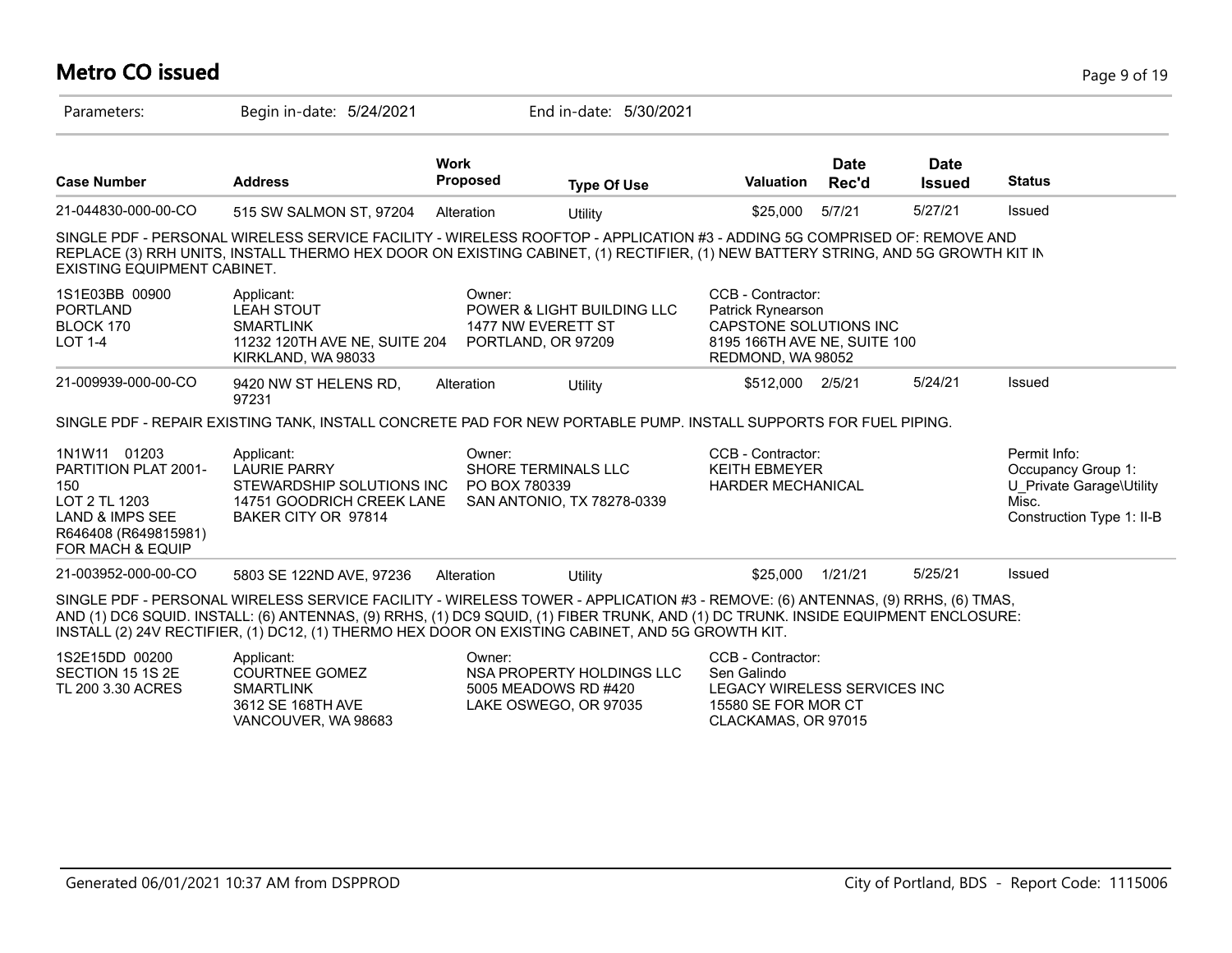| <b>Metro CO issued</b>                                                                                             |                                                                                                                                                                                                                                                                                                                                                                                                         |                                                |                                                                         |                                                                                                                |                      |                              |               | Page 10 of 19                                                |
|--------------------------------------------------------------------------------------------------------------------|---------------------------------------------------------------------------------------------------------------------------------------------------------------------------------------------------------------------------------------------------------------------------------------------------------------------------------------------------------------------------------------------------------|------------------------------------------------|-------------------------------------------------------------------------|----------------------------------------------------------------------------------------------------------------|----------------------|------------------------------|---------------|--------------------------------------------------------------|
| Parameters:                                                                                                        | Begin in-date: 5/24/2021                                                                                                                                                                                                                                                                                                                                                                                |                                                | End in-date: 5/30/2021                                                  |                                                                                                                |                      |                              |               |                                                              |
| <b>Case Number</b>                                                                                                 | <b>Address</b>                                                                                                                                                                                                                                                                                                                                                                                          | <b>Work</b><br><b>Proposed</b>                 | <b>Type Of Use</b>                                                      | <b>Valuation</b>                                                                                               | <b>Date</b><br>Rec'd | <b>Date</b><br><b>Issued</b> | <b>Status</b> |                                                              |
| 21-009397-000-00-CO                                                                                                | 7931 NE HALSEY ST, 97213                                                                                                                                                                                                                                                                                                                                                                                | Alteration                                     | Utility                                                                 | \$85,000                                                                                                       | 1/29/21              | 5/24/21                      | Issued        |                                                              |
| 5G GROWTH KIT.                                                                                                     | SINGLE PDF - PERSONAL WIRELESS SERVICE FACILITY - WIRELESS ROOFTOP - APPLICATION #3 - REMOVE: (9) ANTENNAS, (3) RRUS, (6) TMAS,<br>(8) PIPE MOUNTS. INSTALL: (6) ANTENNAS, (9) RRUS, (8) 12' LONG PIPE MOUNTS. INSIDE ATT EQUIPMENT ENCLOSURE: REMOVE: (1) 24V POWER<br>PLANT, (1) BATTERY CABINET. INSTALL: (1) 512 POWER PLANT, (1) XTE601-B BATTERY CABINET, RESTRING BATTERIES AND REMOVE REMAINING |                                                |                                                                         |                                                                                                                |                      |                              |               |                                                              |
| 1N2E29DD 10900<br><b>GLENHAVEN PK &amp; SUB</b><br>LOT 36&37 TL 10900                                              | Applicant:<br><b>COURTNEE GOMEZ</b><br><b>SMARTLINK</b><br>3612 SE 168TH AVE<br>VANCOUVER, WA 98683                                                                                                                                                                                                                                                                                                     | Owner:                                         | NACM NORTHWEST CO<br>7931 NE HALSEY ST #103<br>PORTLAND, OR 97213-6761  | CCB - Contractor:<br>Sen Galindo<br>LEGACY WIRELESS SERVICES INC<br>15580 SE FOR MOR CT<br>CLACKAMAS, OR 97015 |                      |                              |               |                                                              |
| Total # of CO Alteration permits issued: 28                                                                        |                                                                                                                                                                                                                                                                                                                                                                                                         |                                                |                                                                         |                                                                                                                |                      |                              |               | Total valuation of CO Alteration permits issued: \$7,926,885 |
| 20-166584-000-00-CO                                                                                                | 3800 SE 164TH AVE, 97236                                                                                                                                                                                                                                                                                                                                                                                | Demolition                                     | Assembly                                                                | \$160,000                                                                                                      | 8/31/20              | 5/27/21                      | Issued        |                                                              |
| 842.                                                                                                               | Demolish bowling alley and associated site work to prepare site for new construction (20-135562-CO) Septic Decommissioning Required. Call for Inspection                                                                                                                                                                                                                                                |                                                |                                                                         |                                                                                                                |                      |                              |               |                                                              |
| 1S3E07CB 07200<br><b>SUN BOW VALLEY</b><br>BLOCK 10<br>LOT 6-9&16-19 TL 7200<br>POTENTIAL ADDITIONAL<br><b>TAX</b> | Applicant:<br><b>HAYLEY PURDY</b><br><b>SCOTT EDWARDS</b><br><b>ARCHITECTURE</b><br>2525 E BURNSIDE ST<br>PORTLAND OR 97214                                                                                                                                                                                                                                                                             | Owner:<br><b>HEALTHCARE INC</b><br>PO BOX 8459 | CASCADIA BEHAVIORAL<br>PORTLAND, OR 97202                               | CCB - Contractor:<br>COLAS CONSTRUCTION INC<br>19 NW 5TH #203<br>PORTLAND, OR 97209-3819                       |                      |                              |               |                                                              |
| 21-028919-000-00-CO                                                                                                | 12099 NE AINSWORTH CIR,<br>97220                                                                                                                                                                                                                                                                                                                                                                        | Demolition                                     | Factory/Industrial                                                      | \$85,000                                                                                                       | 3/25/21              | 5/26/21                      | <b>Issued</b> |                                                              |
| electrical vehicle charging stations                                                                               | LEATHERMAN - Demolition of existing parking lot, fencing, gates, storm water facilities, light poles, power transformer, and other site structures; relocate                                                                                                                                                                                                                                            |                                                |                                                                         |                                                                                                                |                      |                              |               |                                                              |
| 1N2E15D 02502<br>PARTITION PLAT 1996-5<br>LOT <sub>2</sub>                                                         | Applicant:<br><b>PAUL KURTH</b><br><b>LRS ARCHITECTS</b><br>720 NW DAVIS, SUITE 300<br>PORTLAND OR 97209                                                                                                                                                                                                                                                                                                | Owner:<br><b>COMPANY LLC</b>                   | THUNDERBOLT DEVELOPMENT<br>12106 NE AINSWORTH CIR<br>PORTLAND, OR 97220 | CCB - Contractor:<br><b>BREMIK CONSTRUCTION INC</b><br>1026 SE STARK STREET<br>PORTLAND, OR 97214              |                      |                              |               |                                                              |
| Total # of CO Demolition permits issued: 2                                                                         |                                                                                                                                                                                                                                                                                                                                                                                                         |                                                |                                                                         |                                                                                                                |                      |                              |               | Total valuation of CO Demolition permits issued: \$245,000   |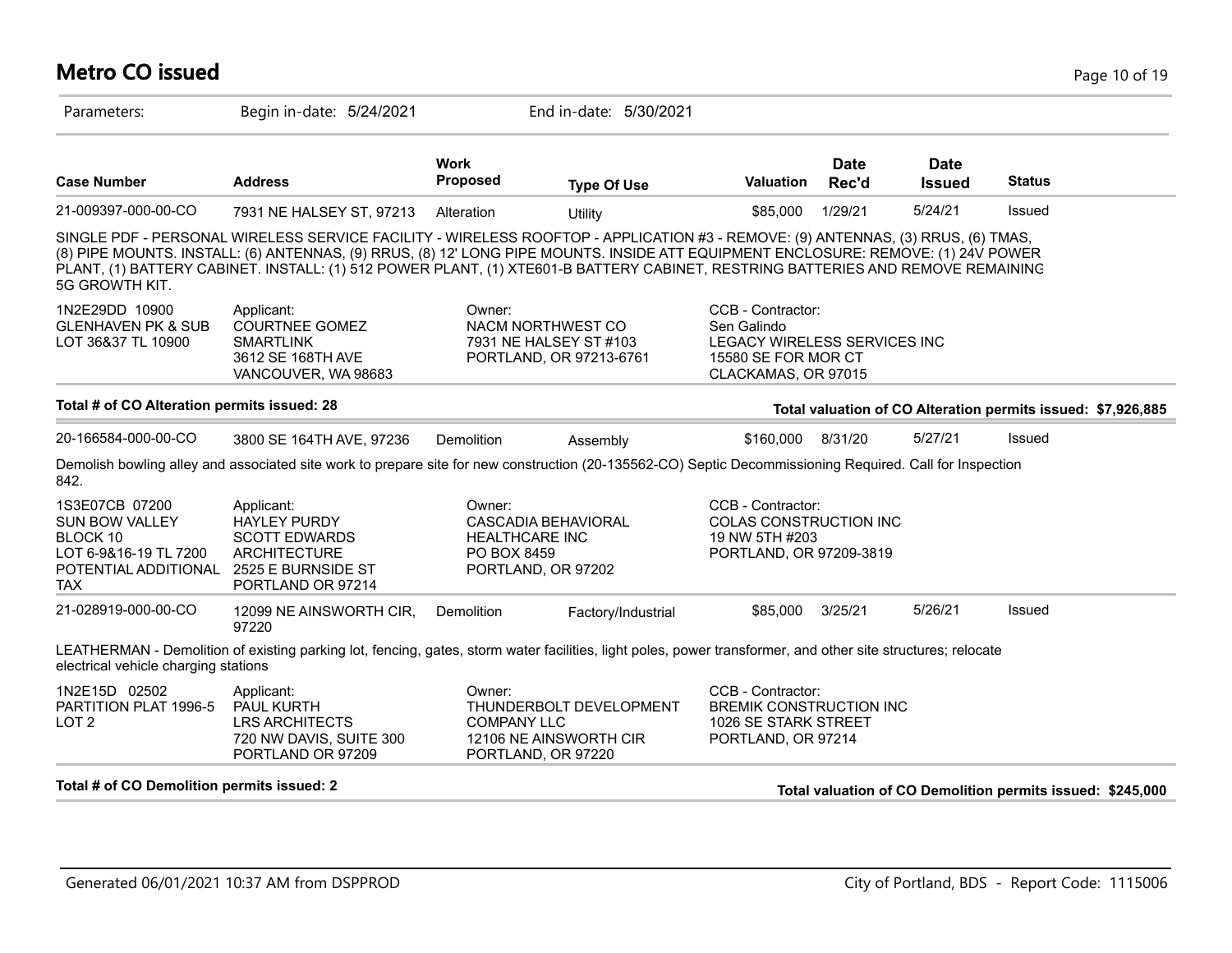# **Metro CO issued** Page 11 of 19

| Parameters:                  | Begin in-date: 5/24/2021                                                                                                 |                                                                               | End in-date: 5/30/2021                 |                                                                                                                                    |                      |                              |                                                                                                                                                             |
|------------------------------|--------------------------------------------------------------------------------------------------------------------------|-------------------------------------------------------------------------------|----------------------------------------|------------------------------------------------------------------------------------------------------------------------------------|----------------------|------------------------------|-------------------------------------------------------------------------------------------------------------------------------------------------------------|
| <b>Case Number</b>           | <b>Address</b>                                                                                                           | <b>Work</b><br><b>Proposed</b>                                                | <b>Type Of Use</b>                     | <b>Valuation</b>                                                                                                                   | <b>Date</b><br>Rec'd | <b>Date</b><br><b>Issued</b> | <b>Status</b>                                                                                                                                               |
| 18-209390-DFS-09-CO          | 3883 SW MOODY AVE, 97201 New Construction                                                                                |                                                                               | Apartments/Condos<br>(3 or more units) | \$478,000                                                                                                                          | 5/24/21              | 5/25/21                      | Issued                                                                                                                                                      |
| DFS 09 - Cement Panel Siding |                                                                                                                          |                                                                               |                                        |                                                                                                                                    |                      |                              |                                                                                                                                                             |
| 1S1E10CA 00400               | Applicant:<br>Mike Carrigg<br>Andersen Construction<br>6712 N Cutter Circle<br>Portland OR 97217                         | Owner:<br><b>OWNER LLC</b><br>3012 FAIRMOUNT ST #100<br>DALLAS, TX 75201-1210 | ALAMO MANHATTAN BLOCK 40               | CCB - Contractor:<br><b>MICHAEL CARRIGG</b><br>ANDERSEN CONSTRUCTION COMPANY<br>OF OREGON LLC<br>PO BOX 6712<br>PORTLAND, OR 97228 |                      |                              |                                                                                                                                                             |
| 19-202537-REV-03-CO          | 6290 N MONTANA AVE, 97217 New Construction                                                                               |                                                                               | Apartments/Condos<br>(3 or more units) | \$0                                                                                                                                | 2/24/21              | 5/24/21                      | Issued                                                                                                                                                      |
|                              | SINGLE PDF - REMOVE EXISTING WESTERN RED CEDAR, REPLACE WITH NEW SEMPERVIRENS.                                           |                                                                               |                                        |                                                                                                                                    |                      |                              |                                                                                                                                                             |
| 1N1E15CB 06900               | Applicant:<br><b>SAM NORTH</b><br>BRETT SCHULZ, ARCHITECT PC<br>2500 NE SANDY BLVD SUITE D<br>PORTLAND, OR 97232         | Owner:<br>6234 N MONTANA LLC<br>815 SE 23RD AVE<br>PORTLAND, OR 97214         |                                        | CCB - Contractor:<br><b>SAMS DEVELOPMENT INC</b><br>1100 NE 28TH AVE STE 104<br>PORTLAND, OR 97232                                 |                      |                              |                                                                                                                                                             |
| 20-144378-REV-03-CO          | 3440 SE 54TH AVE, 97206                                                                                                  | New Construction                                                              | Apartments/Condos<br>(3 or more units) | \$0                                                                                                                                | 5/24/21              | 5/25/21                      | Issued                                                                                                                                                      |
|                              | FINDLEY COMMONS - REV-03 - Removal of tree along N property line due to proximity to building and hazard to tree.        |                                                                               |                                        |                                                                                                                                    |                      |                              |                                                                                                                                                             |
| 1S2E07AC 05300               | Applicant:<br><b>DOUG CIRCOSTA</b><br>DOUG CIRCOSTA ARCHITECT<br><b>LLC</b><br>14670 SW FOREST DR<br>BEAVERTON, OR 97007 | Owner:<br>ST MARK'S EVANGELICAL<br>LUTHERAN CHURCH<br>5415 SE POWELL BLVD     | PORTLAND, OR 97206-2953                | CCB - Contractor:<br>CONSTRUCTIVE INC<br>PO BOX 80514<br>PORTLAND, OR 97280                                                        |                      |                              | Permit Info:<br>Occupancy Group 1: R-<br>2 Residential Multi-<br>family<br>Construction Type 1: V-B<br><b>Construction Type 2</b><br>(formerly Type 1): V-B |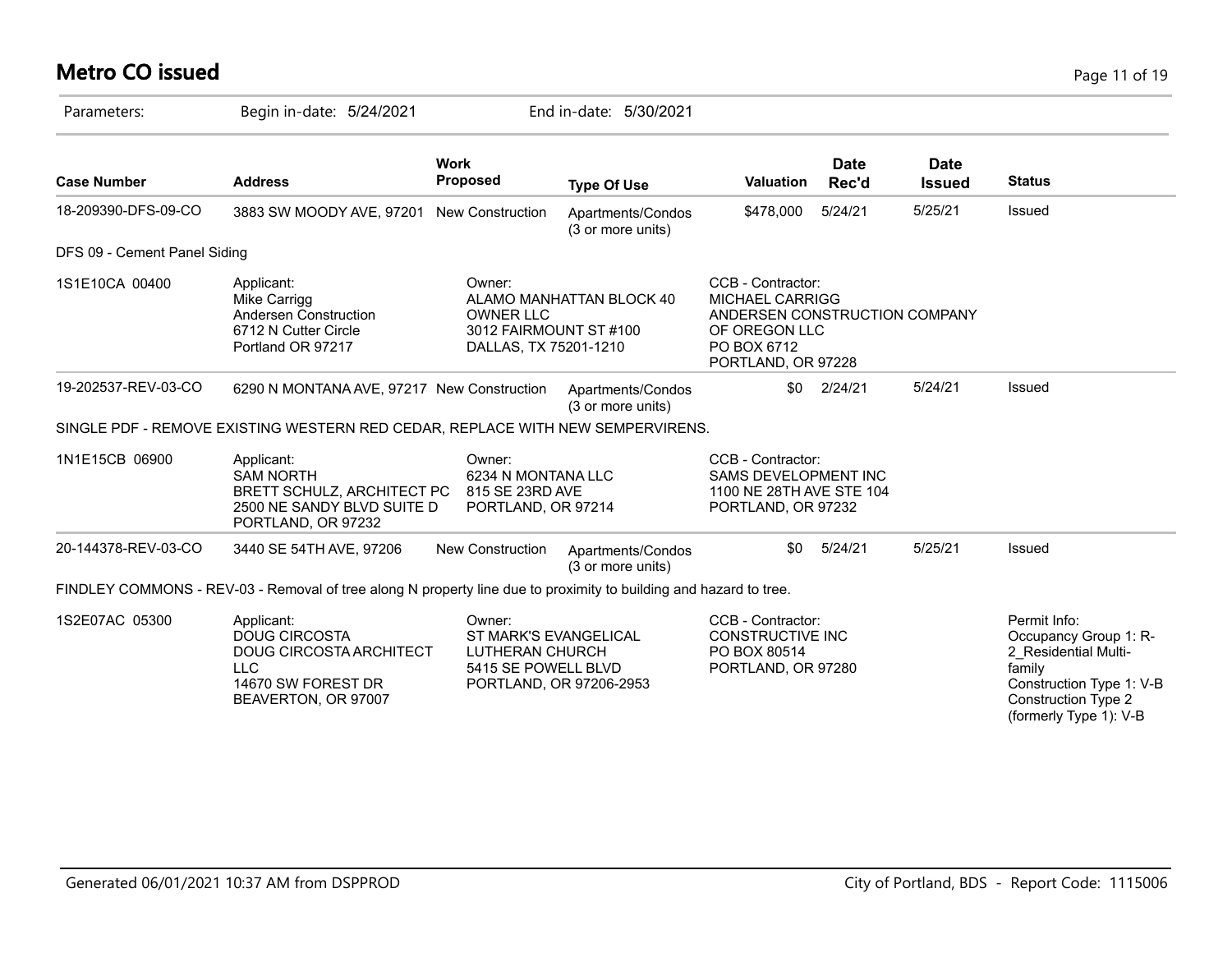# **Metro CO issued** Page 12 of 19

| Parameters:         | Begin in-date: 5/24/2021                                                                                                                                                                                            |                                                                                  | End in-date: 5/30/2021                 |                                                                                                                                    |                      |                              |                                                                                                                                                                                                               |
|---------------------|---------------------------------------------------------------------------------------------------------------------------------------------------------------------------------------------------------------------|----------------------------------------------------------------------------------|----------------------------------------|------------------------------------------------------------------------------------------------------------------------------------|----------------------|------------------------------|---------------------------------------------------------------------------------------------------------------------------------------------------------------------------------------------------------------|
| <b>Case Number</b>  | <b>Address</b>                                                                                                                                                                                                      | <b>Work</b><br>Proposed                                                          | <b>Type Of Use</b>                     | <b>Valuation</b>                                                                                                                   | <b>Date</b><br>Rec'd | <b>Date</b><br><b>Issued</b> | <b>Status</b>                                                                                                                                                                                                 |
| 19-246252-REV-02-CO | 1550 NW NAITO PKWY, 97209 New Construction                                                                                                                                                                          |                                                                                  | Apartments/Condos<br>(3 or more units) | \$0                                                                                                                                | 5/25/21              | 5/27/21                      | Issued                                                                                                                                                                                                        |
|                     | FREMONT - Revision to FND to modify domestic water meter and RPBA connection per Water Bureau requirements                                                                                                          |                                                                                  |                                        |                                                                                                                                    |                      |                              |                                                                                                                                                                                                               |
| 1N1E28DD 00401      | Applicant:<br><b>BONNIE CHIU</b><br><b>TVA ARCHITECTS</b><br>920 SW 6TH AVE #1500<br>PORTLAND OR 97204                                                                                                              | Owner:<br>1211 SW 5TH AVE STE 700<br>PORTLAND, OR 97204                          | FREMONT OZ OWNER LLC                   | CCB - Contractor:<br><b>MICHAEL CARRIGG</b><br>ANDERSEN CONSTRUCTION COMPANY<br>OF OREGON LLC<br>PO BOX 6712<br>PORTLAND, OR 97228 |                      |                              |                                                                                                                                                                                                               |
| 19-246252-000-00-CO | 1550 NW NAITO PKWY, 97209 New Construction                                                                                                                                                                          |                                                                                  | Apartments/Condos<br>(3 or more units) | \$73,000,000 11/21/19                                                                                                              |                      | 5/25/21                      | <b>Issued</b>                                                                                                                                                                                                 |
|                     | New 17 story multi family building consisting of 236 residential units and first floor retail spaces and associated site work. w/20-175277-MT                                                                       |                                                                                  |                                        |                                                                                                                                    |                      |                              |                                                                                                                                                                                                               |
| 1N1E28DD 00401      | Applicant:<br>PEARSE O'MOORE<br><b>TVA ARCHITECTS</b><br>920 SW 6TH AVE., SUITE 1500<br>PORTLAND OR 97204<br>Applicant:<br><b>BONNIE CHIU</b><br><b>TVA ARCHITECTS</b><br>920 SW 6TH AVE #1500<br>PORTLAND OR 97204 | Owner:<br>FREMONT PLACE LP<br>1211 SW 5TH AVE STE 700<br>PORTLAND, OR 97204-3731 |                                        | CCB - Contractor:<br><b>MICHAEL CARRIGG</b><br>ANDERSEN CONSTRUCTION COMPANY<br>OF OREGON LLC<br>PO BOX 6712<br>PORTLAND, OR 97228 |                      |                              | Permit Info:<br>Occupancy Group 1: R-<br>2_Residential Multi-<br>family<br>Construction Type 1: I-A<br><b>Construction Type 2</b><br>(formerly Type 1): I-A<br>Total Square Footage -<br>Display Only: 346519 |
| 17-146619-REV-04-CO | 1905 NW 23RD AVE, 97210                                                                                                                                                                                             | New Construction                                                                 | Apartments/Condos<br>(3 or more units) | \$0                                                                                                                                | 5/24/21              | 5/27/21                      | Issued                                                                                                                                                                                                        |
|                     | SINGLE PDF - CHANGE FIRE SPRINKLER CHECK VALVE FROM A RPBA TYPE TO A DCDA TYPE                                                                                                                                      |                                                                                  |                                        |                                                                                                                                    |                      |                              |                                                                                                                                                                                                               |
| 1N1E28CC 06500      | Applicant:<br><b>MARK NYE</b><br><b>WORKS PROGRESS</b><br><b>ARCHITECTURE</b><br>811 SE STARK ST SUITE 210<br>PORTLAND OR 97214                                                                                     | Owner:<br><b>ENT VENTURES VI LLC</b><br>225 SW 1ST AVE<br>PORTLAND, OR 97204     |                                        |                                                                                                                                    |                      |                              | Permit Info:<br>Occupancy Group 1: R-<br>2 Residential Multi-<br>family<br>Construction Type 1: V-A<br><b>Construction Type 2</b><br>(formerly Type 1): I-A                                                   |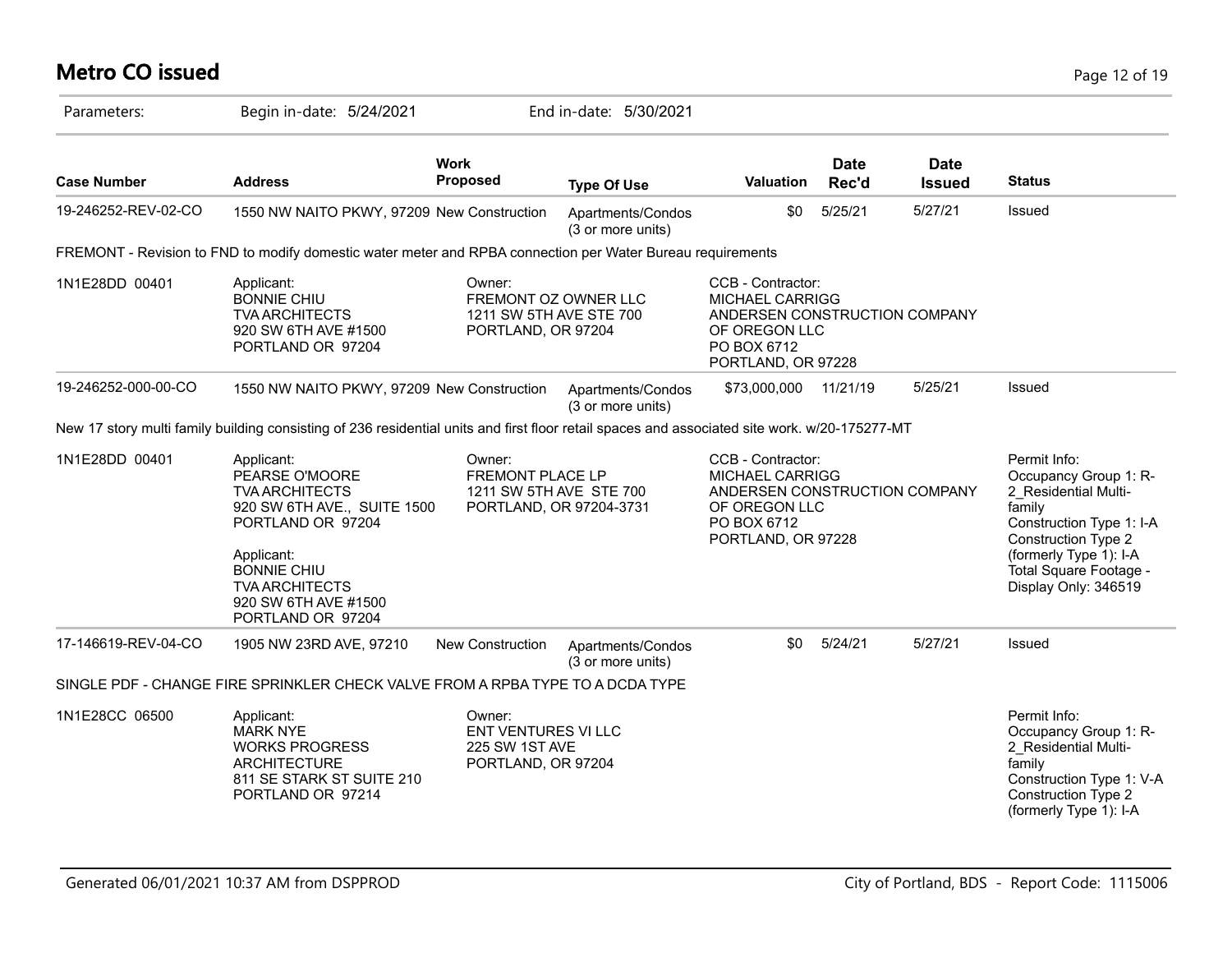#### **Metro CO issued** Page 13 of 19

| Parameters:                   | Begin in-date: 5/24/2021                                                                                                                                                                                                                        |                               | End in-date: 5/30/2021                                        |                  |                                                                                        |                              |                                                                                                                                                                                                          |
|-------------------------------|-------------------------------------------------------------------------------------------------------------------------------------------------------------------------------------------------------------------------------------------------|-------------------------------|---------------------------------------------------------------|------------------|----------------------------------------------------------------------------------------|------------------------------|----------------------------------------------------------------------------------------------------------------------------------------------------------------------------------------------------------|
| <b>Case Number</b>            | <b>Address</b>                                                                                                                                                                                                                                  | Work<br><b>Proposed</b>       | <b>Type Of Use</b>                                            | <b>Valuation</b> | <b>Date</b><br>Rec'd                                                                   | <b>Date</b><br><b>Issued</b> | <b>Status</b>                                                                                                                                                                                            |
| 20-169364-000-00-CO           | 355 NW 6TH AVE, 97209                                                                                                                                                                                                                           | New Construction              | Apartments/Condos<br>(3 or more units)                        | \$6,820,000      | 8/11/20                                                                                | 5/26/21                      | Issued                                                                                                                                                                                                   |
| (with 20-169370-MT).          | Westwind Apartments - Construction of a new 7-story building with 28 residential units, 72 single room occupancies, offices, community spaces, and retail                                                                                       |                               |                                                               |                  |                                                                                        |                              |                                                                                                                                                                                                          |
| 1N1E34CA 02300                | Applicant:<br><b>ADAM HOSTETLER</b><br><b>WORKS PROGRESS</b><br><b>ARCHITECTURE LLP</b><br>811 SE STARK ST, STE 210<br>PORTLAND, OR 97214                                                                                                       | Owner:                        | PORTLAND CITY OF<br>421 SW 6TH AVE #500<br>PORTLAND, OR 97204 |                  | CCB - Contractor:<br><b>TOM MITCHELL</b><br>2905 SW 1ST AVE<br>PORTLAND, OR 97201-4705 | WALSH CONSTRUCTION CO OREGON | Permit Info:<br>Occupancy Group 1:<br>B Bank, Off., Med.Off.,<br>Pub.Bldg.<br>Construction Type 1: I-A<br>Construction Type 2<br>(formerly Type 1): I-A<br>Total Square Footage -<br>Display Only: 47921 |
| 17-146619-REV-03-CO           | 1905 NW 23RD AVE, 97210                                                                                                                                                                                                                         | New Construction              | Apartments/Condos<br>(3 or more units)                        | \$28,000         | 3/26/20                                                                                | 5/26/21                      | Issued                                                                                                                                                                                                   |
| EXTERIOR LIGHTING AT CANOPIES | VALUE ADDED REVISION FOR PARTIAL CHANGE OF OCCUPANCY FROM R-1 TO R-2 (RESIDENTIAL) ON FLOOR 2 FOR TOTAL OF 64 DWELLING<br>UNITS AND NO TEMPORARY LODGING, TO ADD (2) MEZZANINIES AT GF TENANT SPACES; RELOCATE REQUIRED BICYCLE PARKING; REVISE |                               |                                                               |                  |                                                                                        |                              |                                                                                                                                                                                                          |
| 1N1E28CC 06500                | Applicant:<br><b>MARK NYE</b>                                                                                                                                                                                                                   | Owner:<br>ENT VENTURES VI LLC |                                                               |                  |                                                                                        |                              | Permit Info:<br>Occupancy Group 1: R-                                                                                                                                                                    |

| 1N1E28CC 06500      | Applicant:<br><b>MARK NYE</b><br><b>WORKS PROGRESS</b><br><b>ARCHITECTURE</b><br>811 SE STARK ST SUITE 210<br>PORTLAND OR 97214 | Owner:<br>ENT VENTURES VI LLC<br>225 SW 1ST AVE<br>PORTLAND, OR 97204 |                                                     |                                                                                                                                                                           |         |         | Permit Info:<br>Occupancy Group 1: R-<br>2 Residential Multi-<br>family<br>Construction Type 1: V-A<br>Construction Type 2<br>(formerly Type 1): I-A |
|---------------------|---------------------------------------------------------------------------------------------------------------------------------|-----------------------------------------------------------------------|-----------------------------------------------------|---------------------------------------------------------------------------------------------------------------------------------------------------------------------------|---------|---------|------------------------------------------------------------------------------------------------------------------------------------------------------|
| 20-128172-REV-02-CO | 3450 NE 50TH AVE, 97213                                                                                                         | New Construction                                                      | Apartments/Condos<br>(3 or more units)              | \$0                                                                                                                                                                       | 5/24/21 | 5/24/21 | Issued                                                                                                                                               |
|                     | SINGLE PDF - REVISION TO RELOCATE STREET TREES AND RAMP                                                                         |                                                                       |                                                     |                                                                                                                                                                           |         |         |                                                                                                                                                      |
| 1N2E30BA 03500      | Applicant:<br>DAN WILLIAMS<br><b>FASTER PERMITS</b><br>2000 SW 1ST AVE SUITE 420<br>PORTLAND OR 97201                           | Owner:<br>3450 NE 50TH LLC                                            | 1300 SW 5TH AVE STE 3400<br>PORTLAND, OR 97201-5640 | CCB - Contractor:<br><b>GROVE HUNT</b><br><b>GROVE DEVELOPMENT INC</b><br>6500 SW BEAVERTON HILLSDALE HWY<br>STE <sub>3</sub><br>PORTLAND, OR 97225<br>PORTLAND, OR 97223 |         |         |                                                                                                                                                      |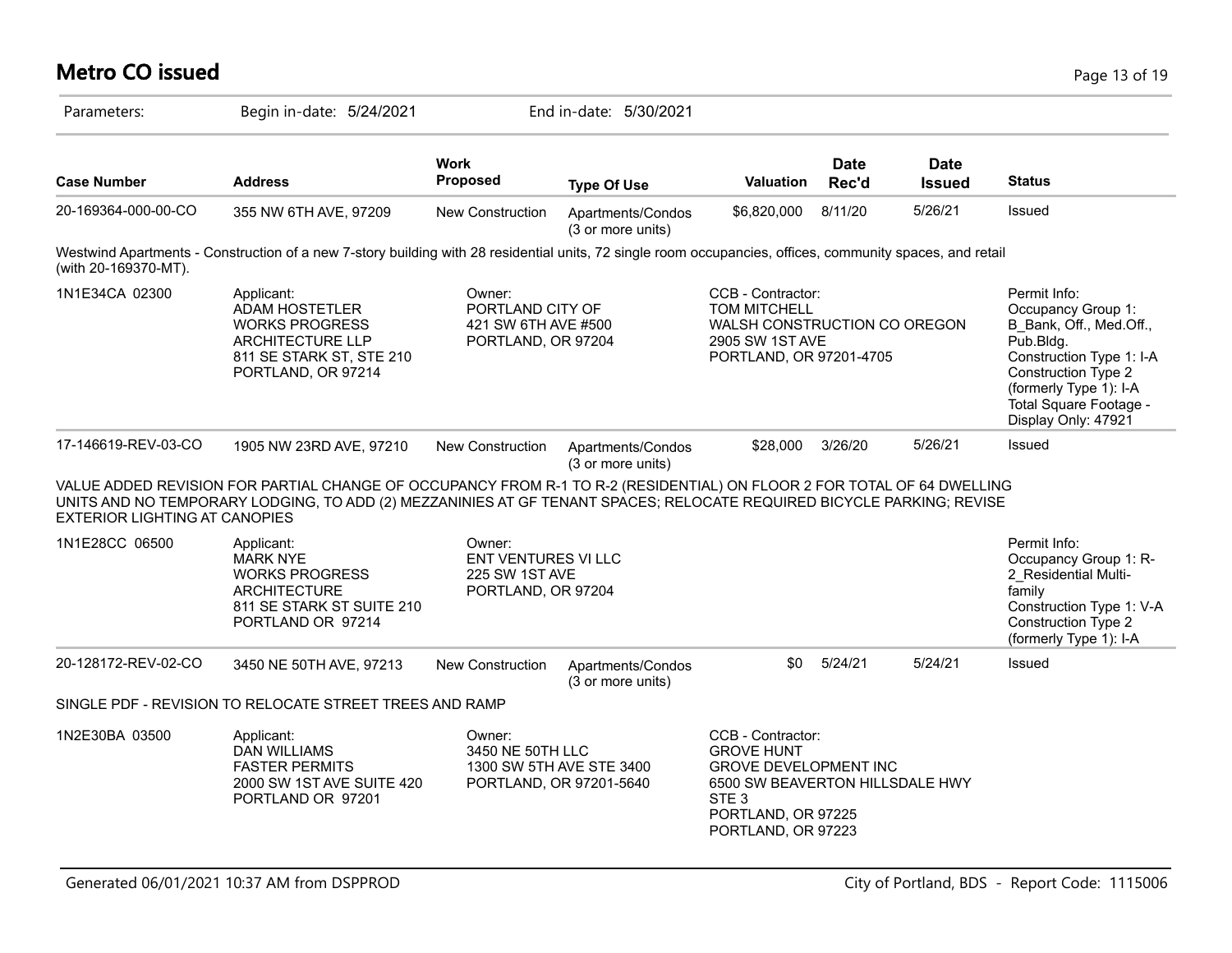# **Metro CO issued** Page 14 of 19

| Parameters:                                                        | Begin in-date: 5/24/2021                                                                                                |                                                                                                                                                       | End in-date: 5/30/2021                 |                                                                                                  |                      |                              |                                                                                                                                                                                                     |
|--------------------------------------------------------------------|-------------------------------------------------------------------------------------------------------------------------|-------------------------------------------------------------------------------------------------------------------------------------------------------|----------------------------------------|--------------------------------------------------------------------------------------------------|----------------------|------------------------------|-----------------------------------------------------------------------------------------------------------------------------------------------------------------------------------------------------|
| <b>Case Number</b>                                                 | <b>Address</b>                                                                                                          | <b>Work</b><br><b>Proposed</b>                                                                                                                        | <b>Type Of Use</b>                     | <b>Valuation</b>                                                                                 | <b>Date</b><br>Rec'd | <b>Date</b><br><b>Issued</b> | <b>Status</b>                                                                                                                                                                                       |
| 19-268334-000-00-CO                                                | 2925 SE DIVISION ST, 97202                                                                                              | New Construction                                                                                                                                      | Apartments/Condos<br>(3 or more units) | \$1,339,807                                                                                      | 12/23/19             | 5/28/21                      | Issued                                                                                                                                                                                              |
|                                                                    | NEW 19-UNIT 3-STORY MIXED USE BUILDING w/19-268336-MT                                                                   |                                                                                                                                                       |                                        |                                                                                                  |                      |                              |                                                                                                                                                                                                     |
| 1S1E01CD 09600                                                     | Applicant:<br><b>DAN WILLIAMS</b><br><b>FASTER PERMITS</b><br>2000 SW 1ST AVE SUITE 420<br>PORTLAND OR 97201            | Owner:<br><b>JAMES KERN</b><br>2923 SE DIVISION ST<br>PORTLAND, OR 97202<br>Owner:<br><b>ASHLEY KERN</b><br>2923 SE DIVISION ST<br>PORTLAND, OR 97202 |                                        | CCB - Contractor:<br><b>VWR DEVELOPMENT LLC</b><br>3330 NW YEON AVENUE 100<br>PORTLAND, OR 97210 |                      |                              | Permit Info:<br>Occupancy Group 1:<br>M Store, Service Station<br>Construction Type 1: V-B<br><b>Construction Type 2</b><br>(formerly Type 1): V-B<br>Total Square Footage -<br>Display Only: 12132 |
| 18-175475-DFS-02-CO                                                | 4224 N MISSISSIPPI AVE,<br>97217                                                                                        | New Construction                                                                                                                                      | Apartments/Condos<br>(3 or more units) | \$3,000                                                                                          | 5/17/21              | 5/28/21                      | Issued                                                                                                                                                                                              |
|                                                                    | SINGLE PDF - DFS FOR FIREPROOFING INTUMUSCENT COATINGS                                                                  |                                                                                                                                                       |                                        |                                                                                                  |                      |                              |                                                                                                                                                                                                     |
| 1N1E22CA 07401<br><b>MULTNOMAH</b><br>BLOCK 12<br>LOT <sub>4</sub> | Applicant:<br><b>BENJAMIN WAECHTER</b><br><b>WAECHTER ARCHITECTURE</b><br>3928 N WILLIAMS AVE<br>PORTLAND, OREGON 97227 | Owner:<br>4224 MISSISSIPPI LLC<br>3928 N WILLIAMS AVE<br>PORTLAND, OR 97227                                                                           |                                        |                                                                                                  |                      |                              |                                                                                                                                                                                                     |
| 17-156305-DFS-04-CO                                                | 2065 SW RIVER PKY, 97201                                                                                                | New Construction                                                                                                                                      | Apartments/Condos<br>(3 or more units) | \$10,000                                                                                         | 5/28/21              | 5/28/21                      | Issued                                                                                                                                                                                              |
|                                                                    | PHB - BRIDGE HOUSING EAST TOWER - DFS-04 - Play equipment anchorage                                                     |                                                                                                                                                       |                                        |                                                                                                  |                      |                              |                                                                                                                                                                                                     |
| 1S1E03CD 00800                                                     | Applicant:<br><b>JOHN HARDESTY</b><br><b>WALSH CONSTRUCTION</b><br>2905 SW 1ST AVE<br>PORTLAND OR 97201                 | Owner:<br><b>CITY OF PORTLAND</b><br>421 SW 6TH AVE #500<br>PORTLAND, OR 97204                                                                        |                                        | CCB - Contractor:<br>WALSH CONSTRUCTION CO<br>2905 SW FIRST AVE<br>PORTLAND, OR 97201-4707       |                      |                              |                                                                                                                                                                                                     |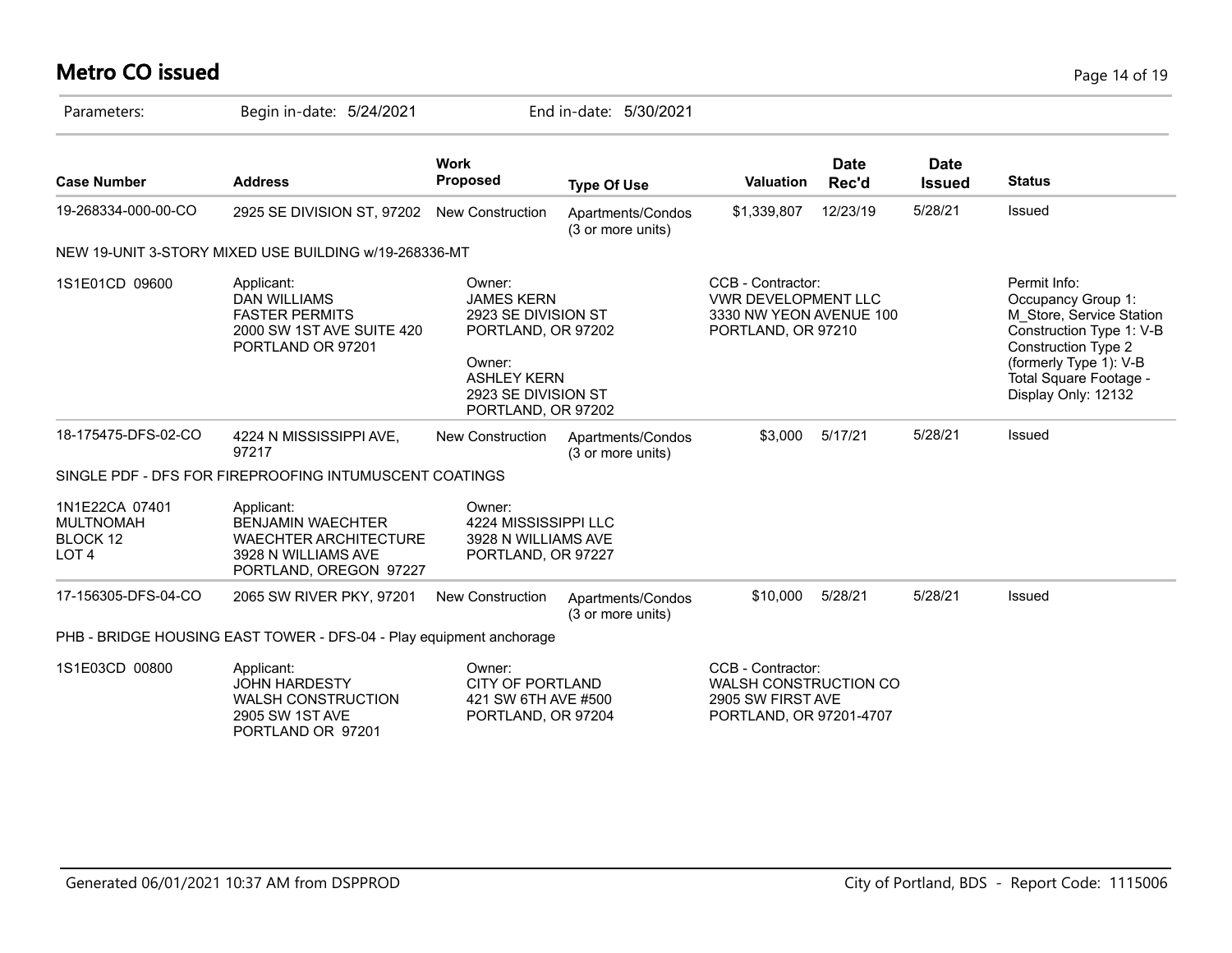#### **Metro CO issued** Page 15 of 19

| Parameters:                                                                | Begin in-date: 5/24/2021                                                                                                                             |                                                                      | End in-date: 5/30/2021                           |                                                                                                                        |                      |                              |                                                                                                                                                                                                                 |
|----------------------------------------------------------------------------|------------------------------------------------------------------------------------------------------------------------------------------------------|----------------------------------------------------------------------|--------------------------------------------------|------------------------------------------------------------------------------------------------------------------------|----------------------|------------------------------|-----------------------------------------------------------------------------------------------------------------------------------------------------------------------------------------------------------------|
| <b>Case Number</b>                                                         | <b>Address</b>                                                                                                                                       | <b>Work</b><br><b>Proposed</b>                                       | <b>Type Of Use</b>                               | Valuation                                                                                                              | <b>Date</b><br>Rec'd | <b>Date</b><br><b>Issued</b> | <b>Status</b>                                                                                                                                                                                                   |
| 20-172687-000-00-CO                                                        | 7875 NE 14TH PL, 97211                                                                                                                               | New Construction                                                     | Assembly                                         | \$10,271,180                                                                                                           | 8/10/20              | 5/28/21                      | Issued                                                                                                                                                                                                          |
| 172682/690/989-MT**                                                        | Construct single story BRRC bldg. w/mezzanine for use to house and train rescued animals. **w/20-172678/85/87/93-CO, 20-172977-CO, 20-184227-CO, 20- |                                                                      |                                                  |                                                                                                                        |                      |                              |                                                                                                                                                                                                                 |
| 1N1E11DC 01800                                                             | Applicant:<br><b>BRIAN HOEFT</b><br>2525 E BURNSIDE<br>PORTLAND, OR 97214                                                                            | Owner:<br>1067 NE COLUMBIA BLVD                                      | OREGON HUMANE SOCIETY<br>PORTLAND, OR 97211-1411 | CCB - Contractor:<br>LEASE CRUTCHER LEWIS LLC<br>550 SW 12TH AVE<br>PORTLAND, OR 97205                                 |                      |                              | Permit Info:<br>Occupancy Group 1:<br>B Bank, Off., Med.Off.,<br>Pub.Bldg.<br>Construction Type 1: V-B<br><b>Construction Type 2</b><br>(formerly Type 1): V-B<br>Total Square Footage -<br>Display Only: 13397 |
| 20-172678-000-00-CO                                                        | 7865 NE 14TH PL, 97211                                                                                                                               | <b>New Construction</b>                                              | Assembly                                         | \$13,780,348                                                                                                           | 8/10/20              | 5/28/21                      | Issued                                                                                                                                                                                                          |
| 172682/690/989-MT**                                                        | Construct 2-story veterinary hospital with generator and associated site work. **w/20-172678/85/87/93-CO, 20-172977-CO, 20-184227-CO, 20-            |                                                                      |                                                  |                                                                                                                        |                      |                              |                                                                                                                                                                                                                 |
| 1N1E11DC 01800                                                             | Applicant:<br><b>BRIAN HOEFT</b><br>2525 E BURNSIDE<br>PORTLAND, OR 97214                                                                            | Owner:<br>1067 NE COLUMBIA BLVD                                      | OREGON HUMANE SOCIETY<br>PORTLAND, OR 97211-1411 | CCB - Contractor:<br>LEASE CRUTCHER LEWIS LLC<br>550 SW 12TH AVE<br>PORTLAND, OR 97205                                 |                      |                              | Permit Info:<br>Occupancy Group 1: A-<br>3_Assembly - General<br>Construction Type 1: V-B<br><b>Construction Type 2</b><br>(formerly Type 1): V-B<br>Total Square Footage -<br>Display Only: 20739              |
| 19-185198-DFS-12-CO                                                        | 151 SW 1ST AVE, 97204                                                                                                                                | <b>New Construction</b>                                              | <b>Business</b>                                  | \$75,000                                                                                                               | 5/28/21              | 5/28/21                      | Issued                                                                                                                                                                                                          |
|                                                                            | PAE - DFS-12 - Vibration and Seismic Control for HVAC and Piping                                                                                     |                                                                      |                                                  |                                                                                                                        |                      |                              |                                                                                                                                                                                                                 |
| 1N1E34CD 02000<br><b>PORTLAND</b><br><b>BLOCK 28</b><br><b>LOT 3&amp;4</b> | Applicant:<br>Sam Sullivan<br><b>WALSH CONSTRUCTION CO</b><br>2905 SW First Ave<br>Portland, OR 97201                                                | Owner:<br>1ST & PINE LLC<br>1477 NW EVERETT ST<br>PORTLAND, OR 97209 |                                                  | CCB - Contractor:<br><b>TOM MITCHELL</b><br>WALSH CONSTRUCTION CO OREGON<br>2905 SW 1ST AVE<br>PORTLAND, OR 97201-4705 |                      |                              |                                                                                                                                                                                                                 |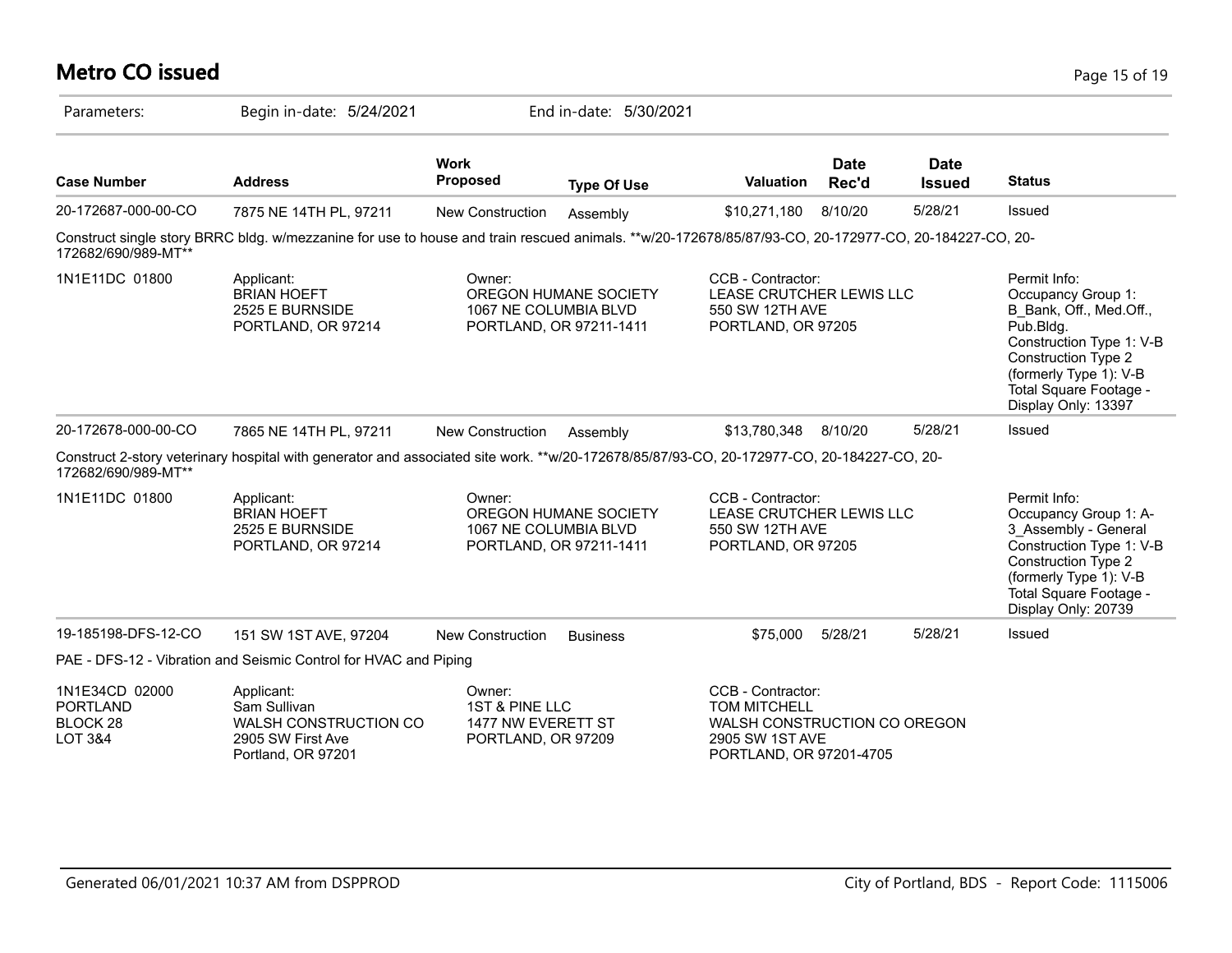## **Metro CO issued** Page 16 of 19

| Parameters:                                              | Begin in-date: 5/24/2021                                                                                                                                                                                                                                        |                                              | End in-date: 5/30/2021                                                      |                                                                                        |                      |                              |                                                                                                                                                       |
|----------------------------------------------------------|-----------------------------------------------------------------------------------------------------------------------------------------------------------------------------------------------------------------------------------------------------------------|----------------------------------------------|-----------------------------------------------------------------------------|----------------------------------------------------------------------------------------|----------------------|------------------------------|-------------------------------------------------------------------------------------------------------------------------------------------------------|
| <b>Case Number</b>                                       | <b>Address</b>                                                                                                                                                                                                                                                  | <b>Work</b><br><b>Proposed</b>               | <b>Type Of Use</b>                                                          | Valuation                                                                              | <b>Date</b><br>Rec'd | <b>Date</b><br><b>Issued</b> | <b>Status</b>                                                                                                                                         |
| 20-184227-000-00-CO                                      | 1411 NE COLUMBIA BLVD,<br>97211                                                                                                                                                                                                                                 | New Construction                             | <b>Business</b>                                                             | \$327,400                                                                              | 8/31/20              | 5/28/21                      | Issued                                                                                                                                                |
| 172682/690/989-MT**                                      | Construct a concrete and steel roof canopy between existing bldg. and BRRC bldg. **w/20-172678/85/87/93-CO, 20-172977-CO, 20-184227-CO, 20-                                                                                                                     |                                              |                                                                             |                                                                                        |                      |                              |                                                                                                                                                       |
| 1N1E11DC 01800<br>SECTION 11 1N 1E<br>TL 1800 4.01 ACRES | Applicant:<br><b>BRIAN HOEFT</b><br>2525 E BURNSIDE<br>PORTLAND, OR 97214                                                                                                                                                                                       | Owner:<br>1067 NE COLUMBIA BLVD              | OREGON HUMANE SOCIETY<br>PORTLAND, OR 97211-1411                            | CCB - Contractor:<br>LEASE CRUTCHER LEWIS LLC<br>550 SW 12TH AVE<br>PORTLAND, OR 97205 |                      |                              | Permit Info:<br>Occupancy Group 1:<br>B Bank, Off., Med.Off.,<br>Pub.Bldg.<br>Construction Type 1: V-B<br>Total Square Footage -<br>Display Only: 897 |
| 18-270860-DFS-08-CO                                      | 4001 SW CANYON RD, 97221 New Construction                                                                                                                                                                                                                       |                                              | Factory/Industrial                                                          | \$50,000                                                                               | 5/26/21              | 5/26/21                      | Issued                                                                                                                                                |
|                                                          | OREGON ZOO - CAFE - DFS-08 - Aluminum sliding windows                                                                                                                                                                                                           |                                              |                                                                             |                                                                                        |                      |                              |                                                                                                                                                       |
| 1S1E05 01400<br>SECTION 05 1S 1E<br>TL 1400 60.69 ACRES  | Applicant:<br><b>GRANT WENTWORTH</b><br>LEWIS BUILDS<br>550 SW 12TH AVE<br>PORTLAND, OR 97205                                                                                                                                                                   | Owner:<br><b>TENANTS</b><br>600 NE GRAND AVE | <b>METRO - LEASED MULTIPLE</b><br>PORTLAND, OR 97232-2736                   | CCB - Contractor:<br>LEASE CRUTCHER LEWIS LLC<br>550 SW 12TH AVE<br>PORTLAND, OR 97205 |                      |                              |                                                                                                                                                       |
| 19-247236-REV-04-CO                                      | 6210 N VAN HOUTEN PL,<br>97203                                                                                                                                                                                                                                  | New Construction                             | Factory/Industrial                                                          | \$0                                                                                    | 5/25/21              | 5/25/21                      | Issued                                                                                                                                                |
|                                                          | U of P FRANZ - PHYSICAL PLANT-REV-04 - Delete Radon Pit shown in Detail 9/S5.01-a. This detail was unintentionally included in this plan set. Radon<br>control per OSSC Section 1811 is not required for this project since the building is not publicly-owned. |                                              |                                                                             |                                                                                        |                      |                              |                                                                                                                                                       |
| 1N1E18 00100                                             | Applicant:<br><b>JEFF BRINGENBERG</b><br>SODERSTROM ARCHITECTS<br>1200 NW NAITO PKWY, SUITE<br>410                                                                                                                                                              | Owner:                                       | UNIVERSITY OF PORTLAND<br>5000 N WILLAMETTE BLVD<br>PORTLAND, OR 97203-5743 | CCB - Contractor:<br>LEASE CRUTCHER LEWIS LLC<br>550 SW 12TH AVE<br>PORTLAND, OR 97205 |                      |                              |                                                                                                                                                       |

PORTLAND OR 97209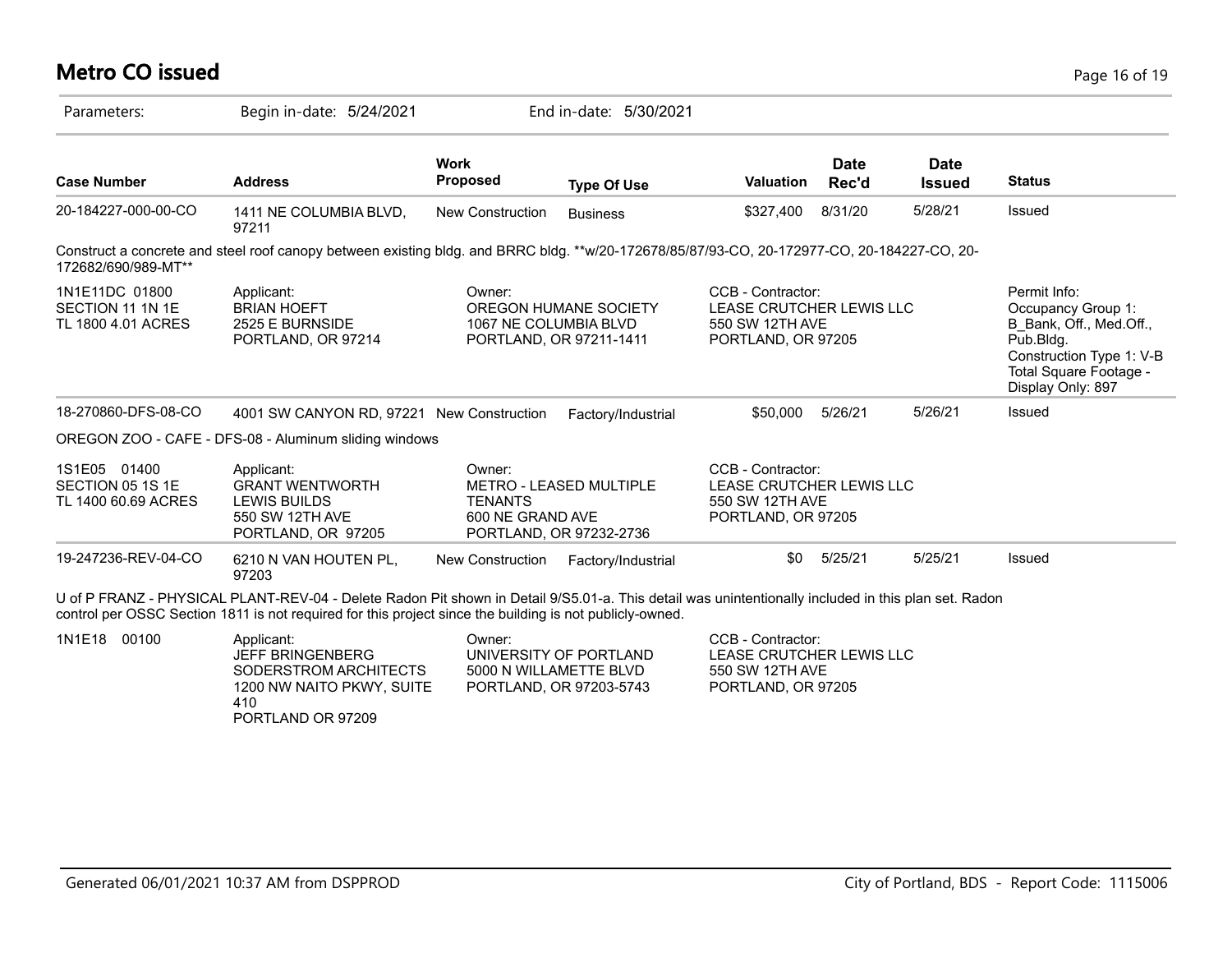# **Metro CO issued** Page 17 of 19

| Parameters:         | Begin in-date: 5/24/2021                                                                                                                         |                                                     | End in-date: 5/30/2021                              |                                                                                                                      |                      |                       |                                                                                                                                                        |
|---------------------|--------------------------------------------------------------------------------------------------------------------------------------------------|-----------------------------------------------------|-----------------------------------------------------|----------------------------------------------------------------------------------------------------------------------|----------------------|-----------------------|--------------------------------------------------------------------------------------------------------------------------------------------------------|
| <b>Case Number</b>  | <b>Address</b>                                                                                                                                   | <b>Work</b><br><b>Proposed</b>                      | <b>Type Of Use</b>                                  | <b>Valuation</b>                                                                                                     | <b>Date</b><br>Rec'd | Date<br><b>Issued</b> | <b>Status</b>                                                                                                                                          |
| 20-144699-REV-01-CO | 3140 NE SANDY BLVD, 97232 New Construction                                                                                                       |                                                     | Institutional                                       | \$0                                                                                                                  | 5/25/21              | 5/25/21               | <b>Issued</b>                                                                                                                                          |
|                     | REV 01 - Revision of floor/ceiling assembly from engineered joists to wood floor trusses.                                                        |                                                     |                                                     |                                                                                                                      |                      |                       |                                                                                                                                                        |
| 1N1E36BA 04600      | Applicant:<br>DAVID HOWARD<br>ANKROM MOISAN ARCHITECTS<br>38 NW DAVIS ST #300<br>PORTLAND OR 97209                                               | Owner:<br>DENVER, CO 80231                          | PT MS LAURELHURST LLC<br>7555 EAST HAMPDEN AVE #501 | CCB - Contractor:<br><b>RICHARD BECK</b><br><b>LCG PENCE LLC</b><br>5400 MEADOWS RD STE 400<br>LAKE OSWEGO, OR 97035 |                      |                       | Permit Info:<br>Occupancy Group 1: I-<br>1 Convalescent Hospital<br>Construction Type 1: I-A<br><b>Construction Type 2</b><br>(formerly Type 1): III-A |
| 19-255461-DFS-07-CO | 10230 SE CHERRY BLOSSOM New Construction<br>DR, 97216                                                                                            |                                                     | Institutional                                       | \$41,000                                                                                                             | 5/26/21              | 5/27/21               | <b>Issued</b>                                                                                                                                          |
|                     | DEPAUL TREATMENT CNTR-DFS-07- All-Glass Entrances and Storefronts                                                                                |                                                     |                                                     |                                                                                                                      |                      |                       |                                                                                                                                                        |
|                     | Applicant:<br><b>MEGAN STEELE</b><br><b>R&amp;H CONSTRUCTION</b><br>2019 NW WILSON ST<br>PORTLAND OR 97209                                       | Owner:<br>DE PAUL QALICB INC<br>830 SE 102ND AVE    | PORTLAND, OR 97216-2815                             | CCB - Contractor:<br>R & H CONSTRUCTION CO<br>2019 NW WILSON ST<br>PORTLAND, OR 97209                                |                      |                       |                                                                                                                                                        |
| 21-022364-DFS-02-CO | 5001 N COLUMBIA BLVD,<br>97203                                                                                                                   | <b>New Construction</b>                             | Institutional                                       | \$4,300                                                                                                              | 5/26/21              | 5/26/21               | Issued                                                                                                                                                 |
|                     | DFS 02 - Equipment anchorage package for loadout facility electrical gear.                                                                       |                                                     |                                                     |                                                                                                                      |                      |                       |                                                                                                                                                        |
| 1N1E05C 00800       | Applicant:<br><b>ERIC JOHANSON</b><br>KIEWIT INFRASTRUCTURE<br>WEST CO.<br>10220 SW GREENBURG ROAD 2<br>LINCOLN, SUITE 250 PORTLAND,<br>OR 97223 | Owner:<br>PORTLAND CITY OF<br>1120 SW 5TH AVE #1000 | PORTLAND, OR 97204-1912                             | CCB - Contractor:<br>KIEWIT INFRASTRUCTURE WEST CO<br>1550 MIKE FAHEY ST<br><b>OMAHA, NE 68102</b>                   |                      |                       |                                                                                                                                                        |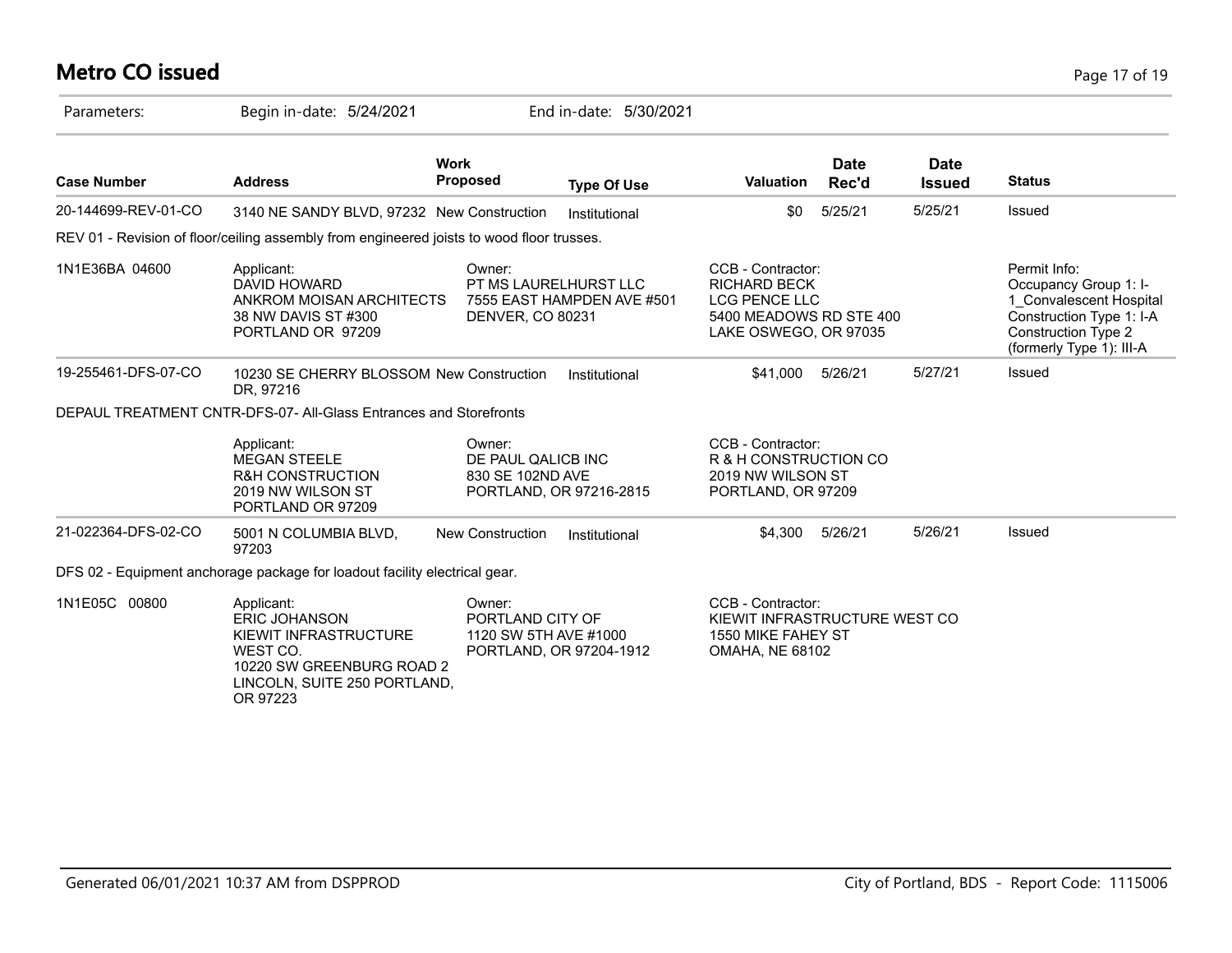# **Metro CO issued** Page 18 of 19

| Parameters:                                                                                                                                                                                       | Begin in-date: 5/24/2021                                                                                                                          |                                                                                                                   | End in-date: 5/30/2021                                     |                                                                                                           |                      |                              |                                                                                                                                                               |
|---------------------------------------------------------------------------------------------------------------------------------------------------------------------------------------------------|---------------------------------------------------------------------------------------------------------------------------------------------------|-------------------------------------------------------------------------------------------------------------------|------------------------------------------------------------|-----------------------------------------------------------------------------------------------------------|----------------------|------------------------------|---------------------------------------------------------------------------------------------------------------------------------------------------------------|
| <b>Case Number</b>                                                                                                                                                                                | <b>Address</b>                                                                                                                                    | <b>Work</b><br><b>Proposed</b>                                                                                    | <b>Type Of Use</b>                                         | <b>Valuation</b>                                                                                          | <b>Date</b><br>Rec'd | <b>Date</b><br><b>Issued</b> | <b>Status</b>                                                                                                                                                 |
| 20-172693-000-00-CO                                                                                                                                                                               | 7875 NE 14TH PL, 97211                                                                                                                            | New Construction                                                                                                  | Storage                                                    | \$35,000                                                                                                  | 8/10/20              | 5/28/21                      | Issued                                                                                                                                                        |
|                                                                                                                                                                                                   | Construct detached trash enclosure for BRRC animal rescue building. **w/20-172678/85/87/93-CO, 20-172977-CO, 20-184227-CO, 20-172682/690/989-MT** |                                                                                                                   |                                                            |                                                                                                           |                      |                              |                                                                                                                                                               |
| 1N1E11DC 01800                                                                                                                                                                                    | Applicant:<br><b>BRIAN HOEFT</b><br>2525 E BURNSIDE<br>PORTLAND, OR 97214                                                                         | Owner:<br>1067 NE COLUMBIA BLVD                                                                                   | OREGON HUMANE SOCIETY<br>PORTLAND, OR 97211-1411           | CCB - Contractor:<br>LEASE CRUTCHER LEWIS LLC<br>550 SW 12TH AVE<br>PORTLAND, OR 97205                    |                      |                              | Permit Info:<br>Occupancy Group 1: S-<br>1_Storage - Moderate<br>Hazard, Warehouse<br>Construction Type 1: V-B<br>Total Square Footage -<br>Display Only: 172 |
| 20-172685-000-00-CO                                                                                                                                                                               | 7865 NE 14TH PL, 97211                                                                                                                            | New Construction                                                                                                  | Storage                                                    | \$35,000                                                                                                  | 8/10/20              | 5/28/21                      | Issued                                                                                                                                                        |
|                                                                                                                                                                                                   | Construct detached trash enclosure for veterinary hospital. **w/20-172678/85/87/93-CO, 20-172977-CO, 20-184227-CO, 20-172682/690/989-MT**         |                                                                                                                   |                                                            |                                                                                                           |                      |                              |                                                                                                                                                               |
| 1N1E11DC 01800                                                                                                                                                                                    | Applicant:<br><b>BRIAN HOEFT</b><br>2525 E BURNSIDE<br>PORTLAND, OR 97214                                                                         | Owner:<br>1067 NE COLUMBIA BLVD                                                                                   | OREGON HUMANE SOCIETY<br>PORTLAND, OR 97211-1411           | CCB - Contractor:<br>LEASE CRUTCHER LEWIS LLC<br>550 SW 12TH AVE<br>PORTLAND, OR 97205                    |                      |                              | Permit Info:<br>Occupancy Group 1: S-<br>1 Storage - Moderate<br>Hazard, Warehouse<br>Construction Type 1: V-B<br>Total Square Footage -<br>Display Only: 187 |
| 20-227714-000-00-CO                                                                                                                                                                               | 23405 NW MORELAND RD,<br>97133                                                                                                                    | New Construction                                                                                                  | Utility                                                    | \$25,000                                                                                                  | 12/30/20             | 5/27/21                      | Issued                                                                                                                                                        |
|                                                                                                                                                                                                   | SINGLE PDF - 30KW DIESEL GENERATOR PAD. WITH 20-227682-CO WIRELESS PERMIT                                                                         |                                                                                                                   |                                                            |                                                                                                           |                      |                              |                                                                                                                                                               |
| 2N2W10A 00500<br>SECTION 10 2N 2W<br>TL 500 11.32 ACRES<br><b>SEE R560870</b><br>(R972100211) FOR<br><b>BALANCE OF VALUE &amp;</b><br>FIRE PATROL ASSMNT<br>DEFERRAL, POTENTIAL<br>ADDITIONAL TAX | Applicant:<br><b>SARA MITCHELL</b><br><b>J5 INFRASTRUCTURE</b><br>1410 E 9TH ST<br>NEWBERG, OR 97132                                              | Owner:<br><b>JONATHAN DELEONARDO</b><br>23405 NW MORELAND RD<br>Owner:<br>LISA DELEONARDO<br>23405 NW MORELAND RD | NORTH PLAINS, OR 97133-9202<br>NORTH PLAINS, OR 97133-9202 | CCB - Contractor:<br><b>QUALTEK WIRELESS LLC</b><br>1150 FIRST AVE SUITE 600<br>KING OF PRUSSIA, PA 19406 |                      |                              |                                                                                                                                                               |